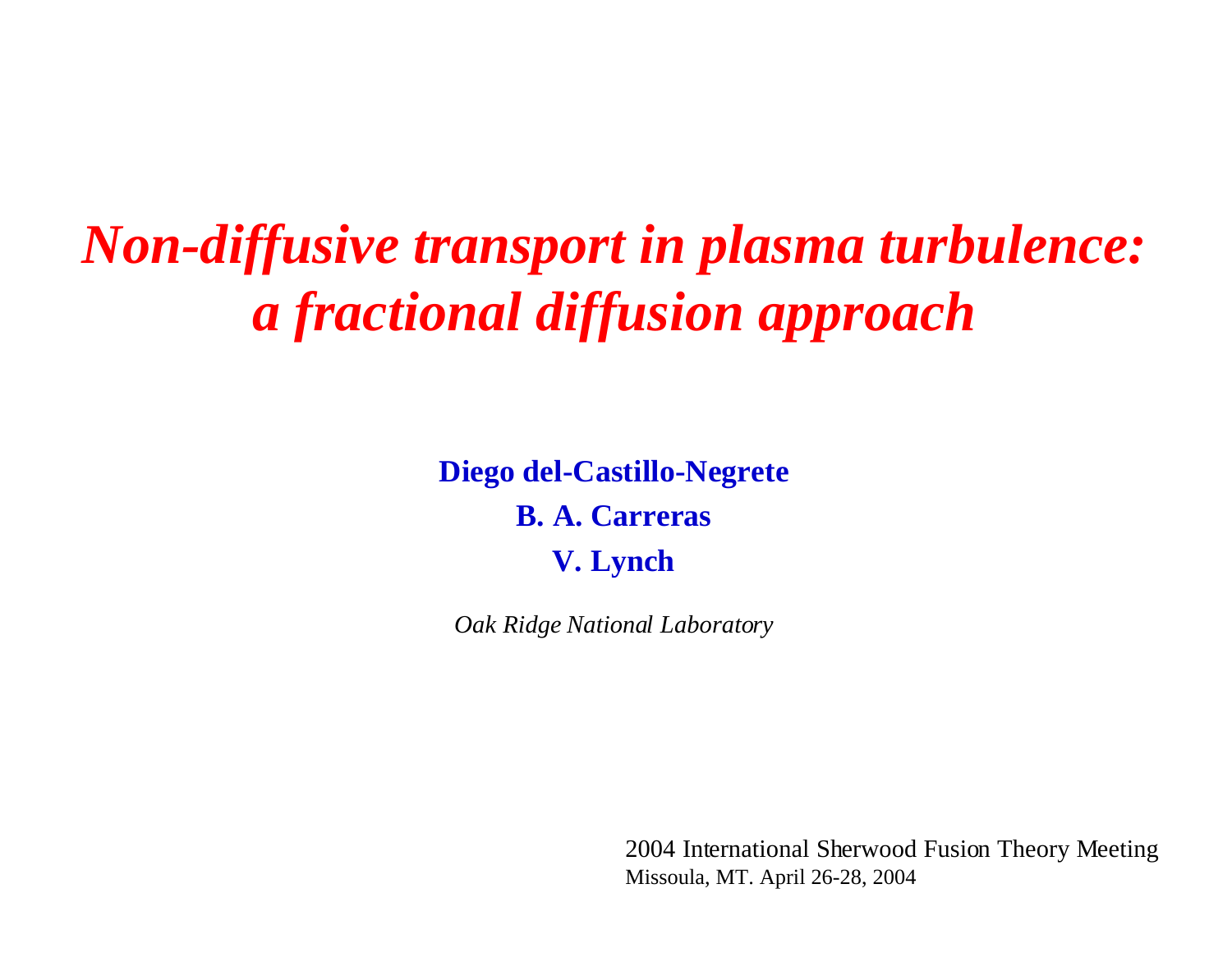### Beyond the standard diffusive transport paradigm

•Recent experimental and theoretical evidence suggests that transport in magnetically confined plasmas deviates from the standard diffusion paradigm:

$$
\partial_t P = \partial_x [\chi(x, t) \partial_x P] + S(x, t)
$$

•Examples include:

•Confinement time scaling of L-mode plasma •Fast propagation and non-local transport phenomena •Non-Gaussianity and long-range correlations of fluctuations •Anomalous diffusion and non-Gaussian pdfs in tracer transport studies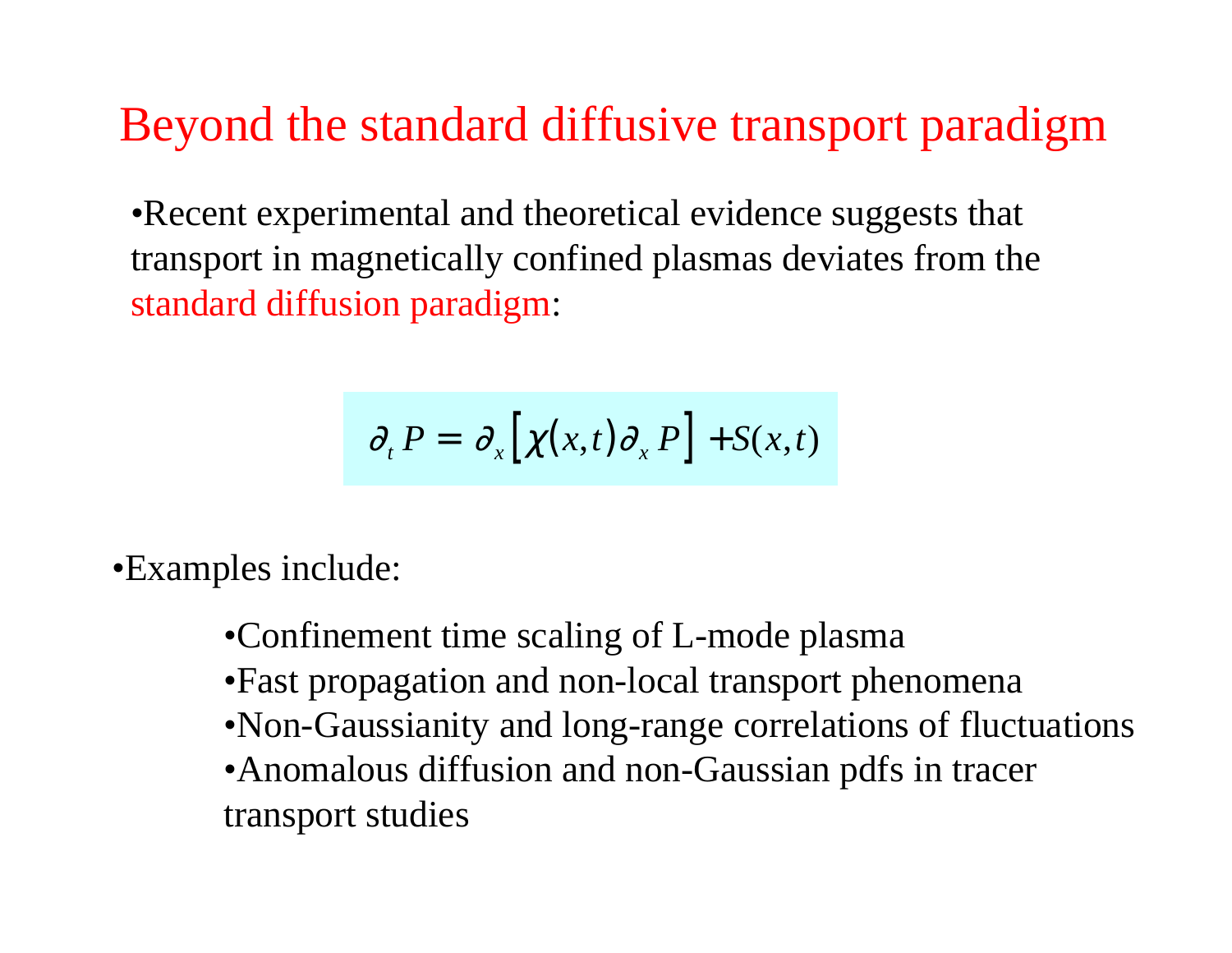•The standard diffusion paradigm breaks down because it rests on restrictive assumptions including:

•Space locality(Fick's law )

$$
Q=-\chi\partial_x P
$$

*P* Flux depends on local quantities

•Time locality (Markovian assumption) •Underlying "microscopic" un-correlated, Gaussian stochastic process (Brownian walk)



Our objective is to develop transport models that go beyond the restrictive assumptions of the standard diffusion paradigm.

The model is based on the use of fractional derivative operators that incorporate in a unified way non-Fickian transport, "memory effects" (i.e. non-Markovian transport) and non-Gaussian scaling.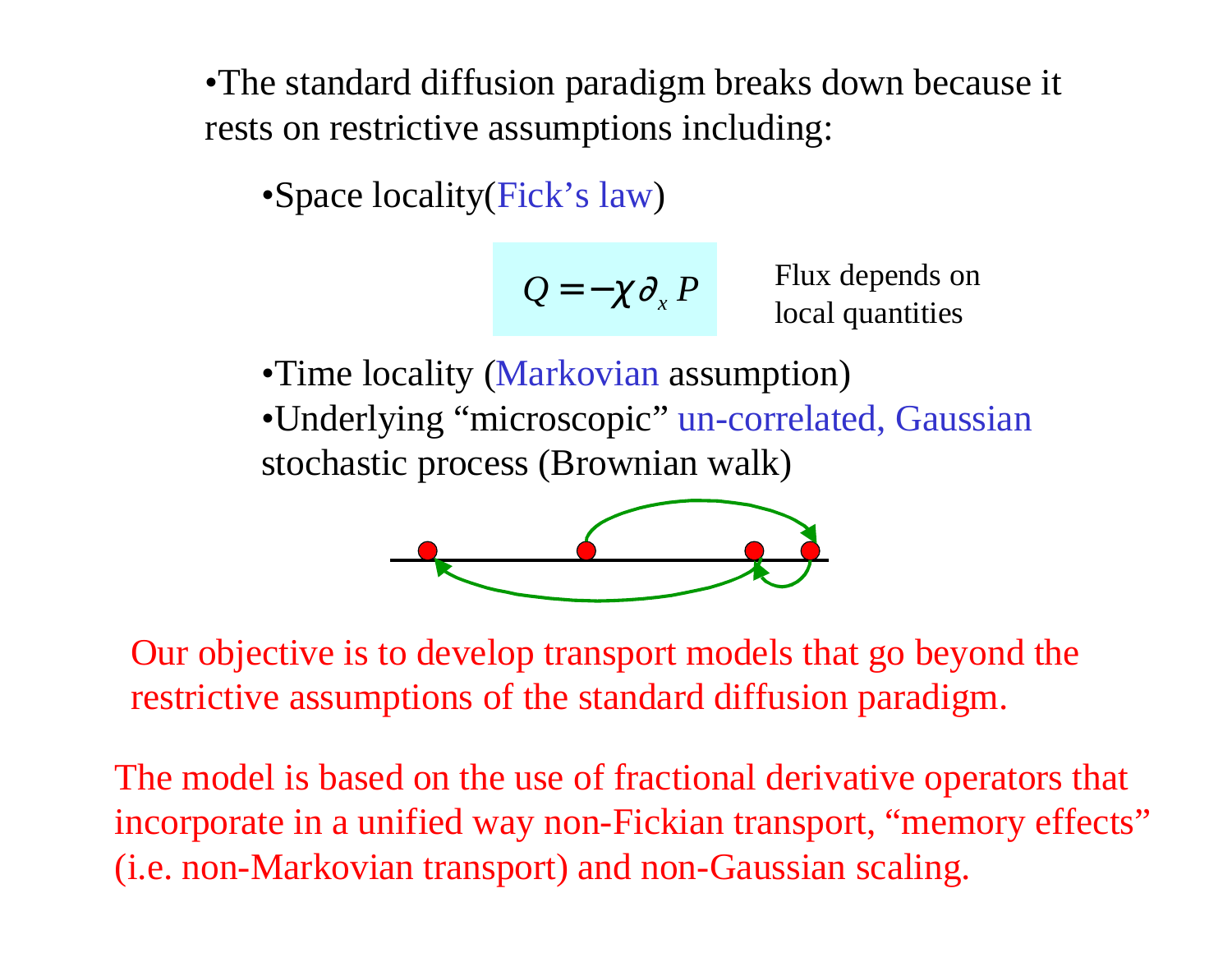# Turbulence model

As a concrete case study to motivate and test the model, we consider transport in 3-D pressuregradient-driven plasma turbulence.

$$
\left(\partial_{t} + \tilde{V} \cdot \nabla\right) \nabla_{per}^{2} \tilde{\Phi} = \frac{B_{0}}{m_{i} n_{0} r_{c}} \frac{1}{r} \frac{\partial \tilde{p}}{\partial \theta} - \frac{1}{\eta m_{i} n_{0} R_{0}} \nabla_{\parallel}^{2} \tilde{\Phi} + \mu \nabla_{\parallel}^{4} \tilde{\Phi}
$$
\n
$$
\left(\partial_{t} + \tilde{V} \cdot \nabla\right) \tilde{p} = \frac{\partial \langle p \rangle}{\partial r} \frac{1}{r} \frac{\partial \tilde{\Phi}}{\partial \theta} + \chi_{per} \nabla_{per}^{2} \tilde{p} + \chi_{\parallel} \nabla_{\parallel}^{2} \tilde{p}
$$
\n
$$
\frac{\partial \langle p \rangle}{\partial t} + \frac{1}{r} \frac{\partial}{\partial r} r \langle \tilde{V}_{r} \tilde{p} \rangle = S_{0} + D \frac{1}{r} \frac{\partial}{\partial r} \left(r \frac{\partial \langle p \rangle}{\partial r}\right)
$$

Carreras, et.al., Phys.Plasmas 3, 2903 (1996).



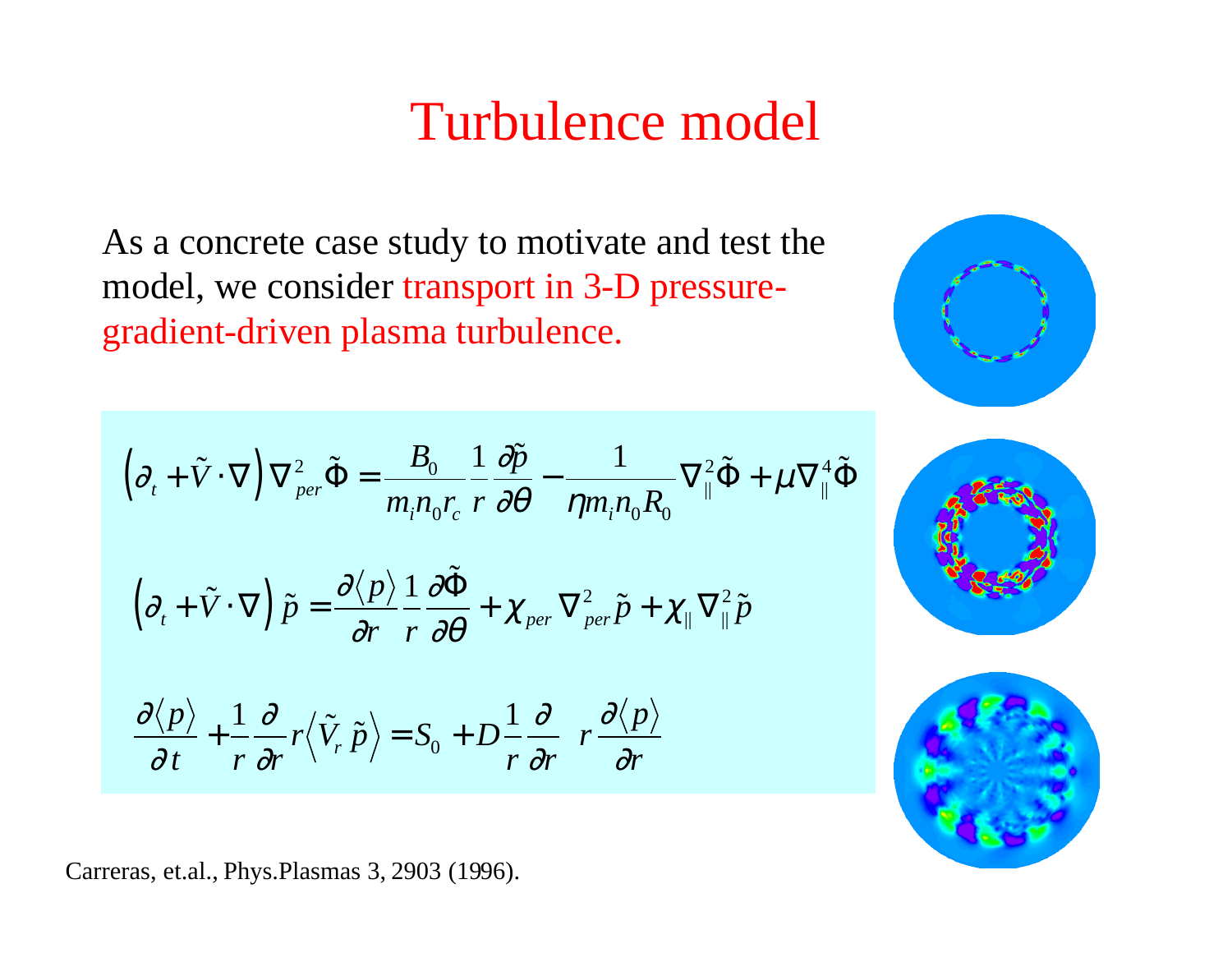# Tracer transport



Initial condition: localized in radius, uniformly distributed in *z* and θ

Focus on tracers following the *E*x*B* flow velocity

$$
\frac{d\vec{r}}{dt} = \frac{1}{B^2} \nabla \tilde{\Phi} \times \tilde{B}
$$

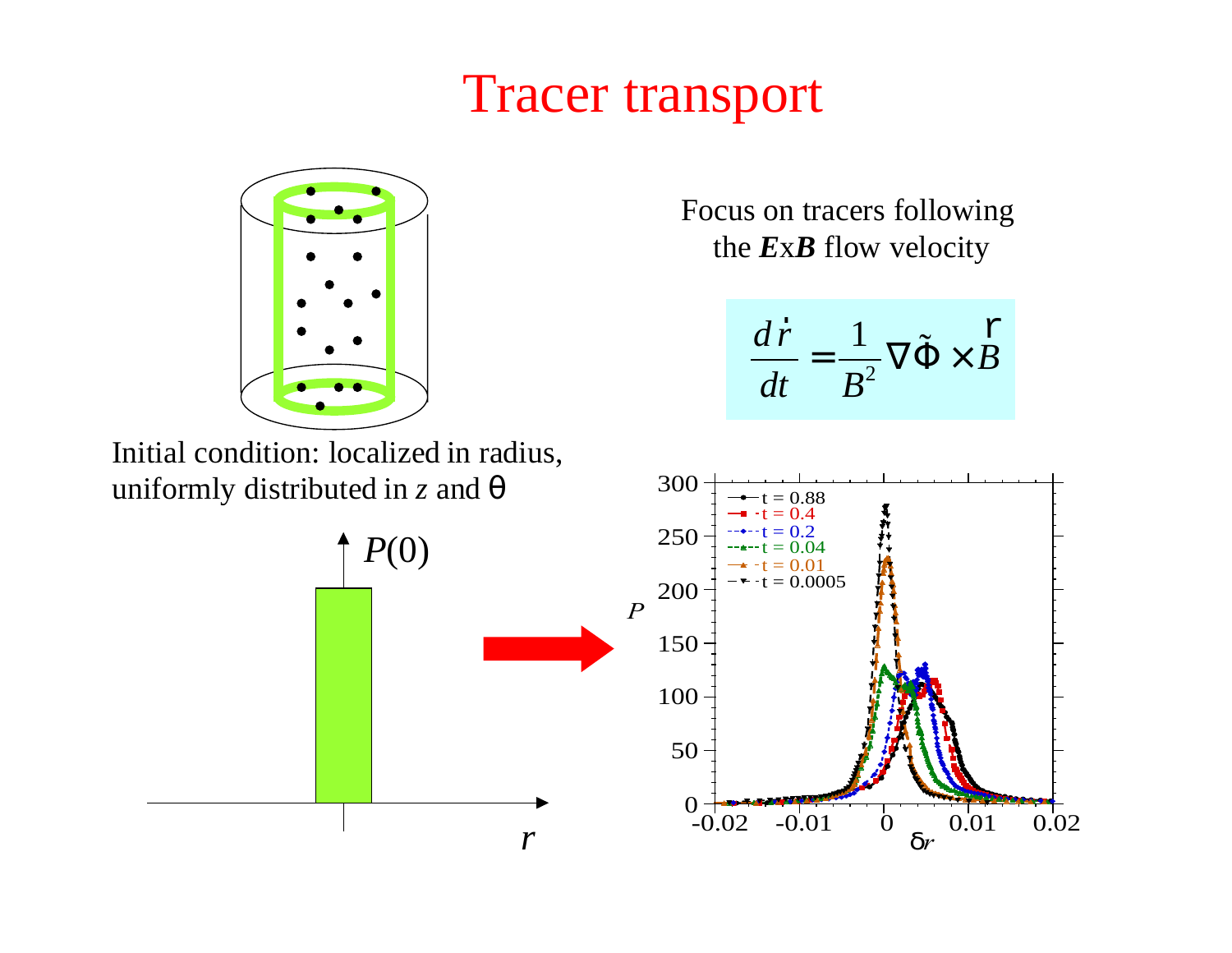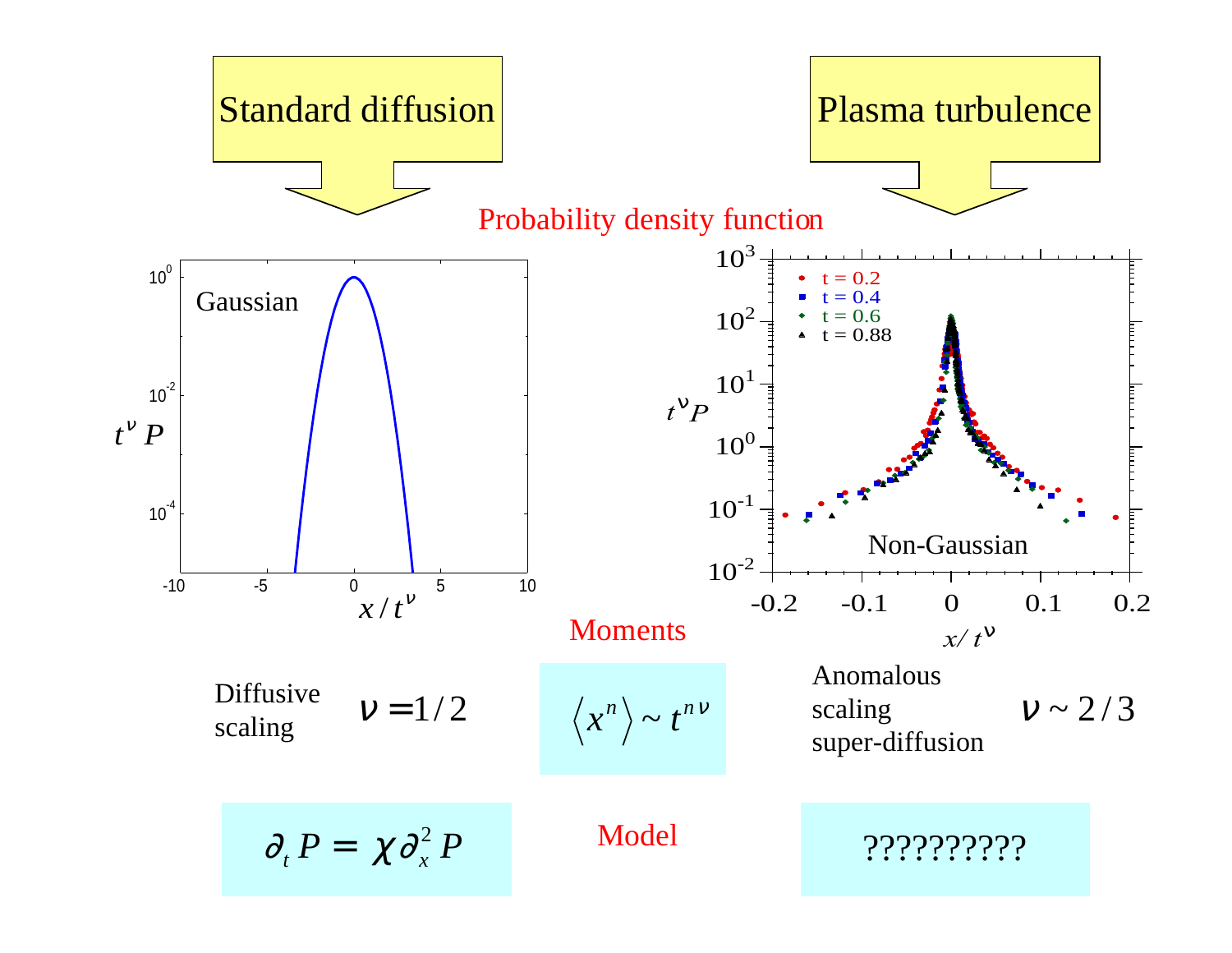### What causes this non-diffusive transport?

*E* <sup>x</sup>*B* flow velocity eddies induce large tracer trapping that leads to temporal non-locality



"Avalanche like " phenomena induce large tracer displacements that lead to spatial non-locality

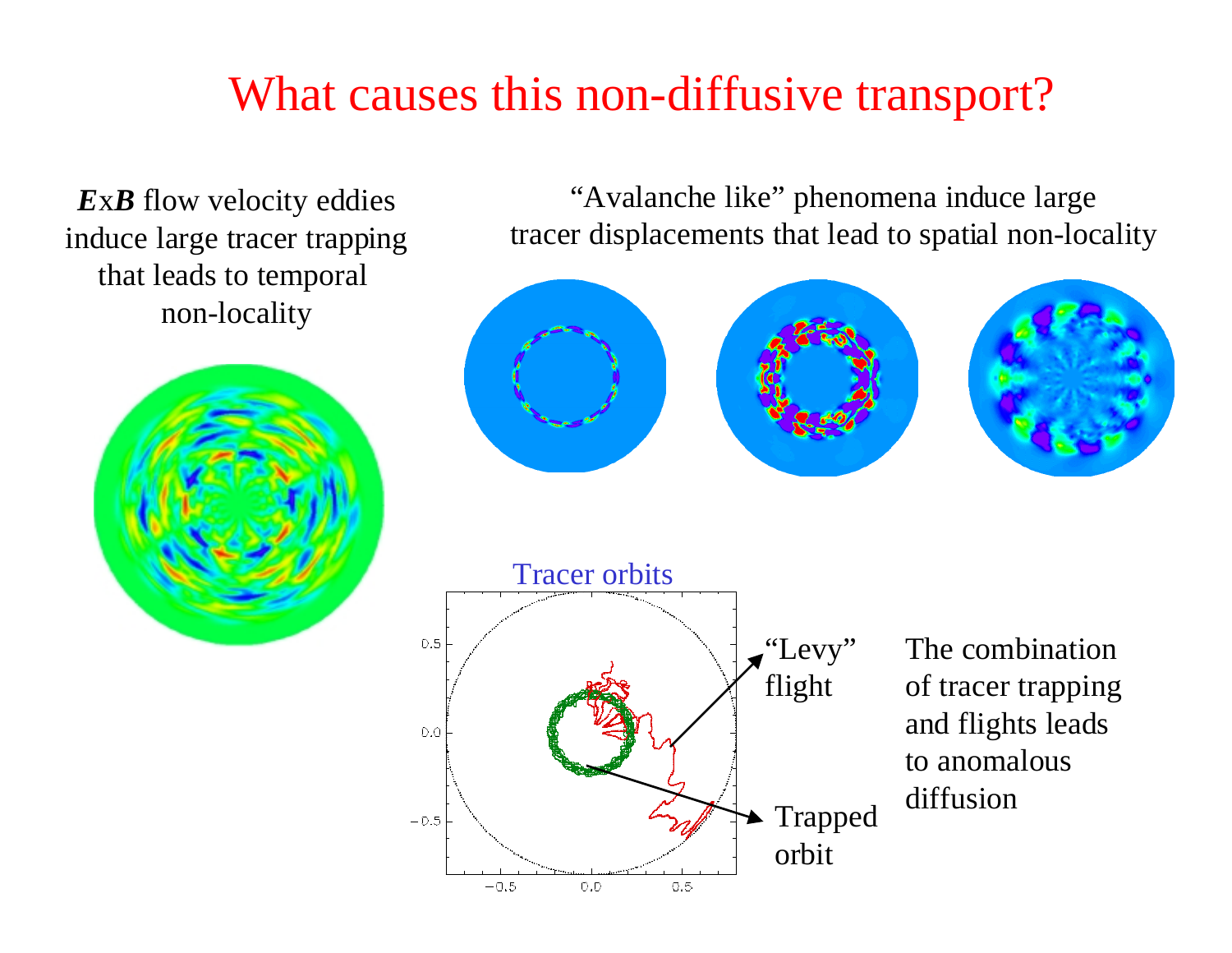#### Continuous Time Random Walk Model (Montroll-Weiss 1965)



$$
P(x,t) = \delta(x) \int_{t}^{\infty} \psi(t^{\prime}) dt^{\prime} + \int_{0}^{t} \psi(t-t^{\prime}) \left[ \int_{-\infty}^{\infty} \lambda(x-x^{\prime}) P(x^{\prime},t^{\prime}) dx^{\prime} \right] dt^{\prime}
$$

Contribution from particles that have not moved during *(0,t)*

Contribution from particles located at *x'* and jumping to *<sup>x</sup>* during *(0,t)*

Solution in terms of Fourier-Laplace transforms

$$
\hat{\tilde{P}}(k,s) = \frac{1 - \tilde{\psi}(s)}{s} \frac{1}{1 - \tilde{\psi}(s) \hat{\lambda}(k)}
$$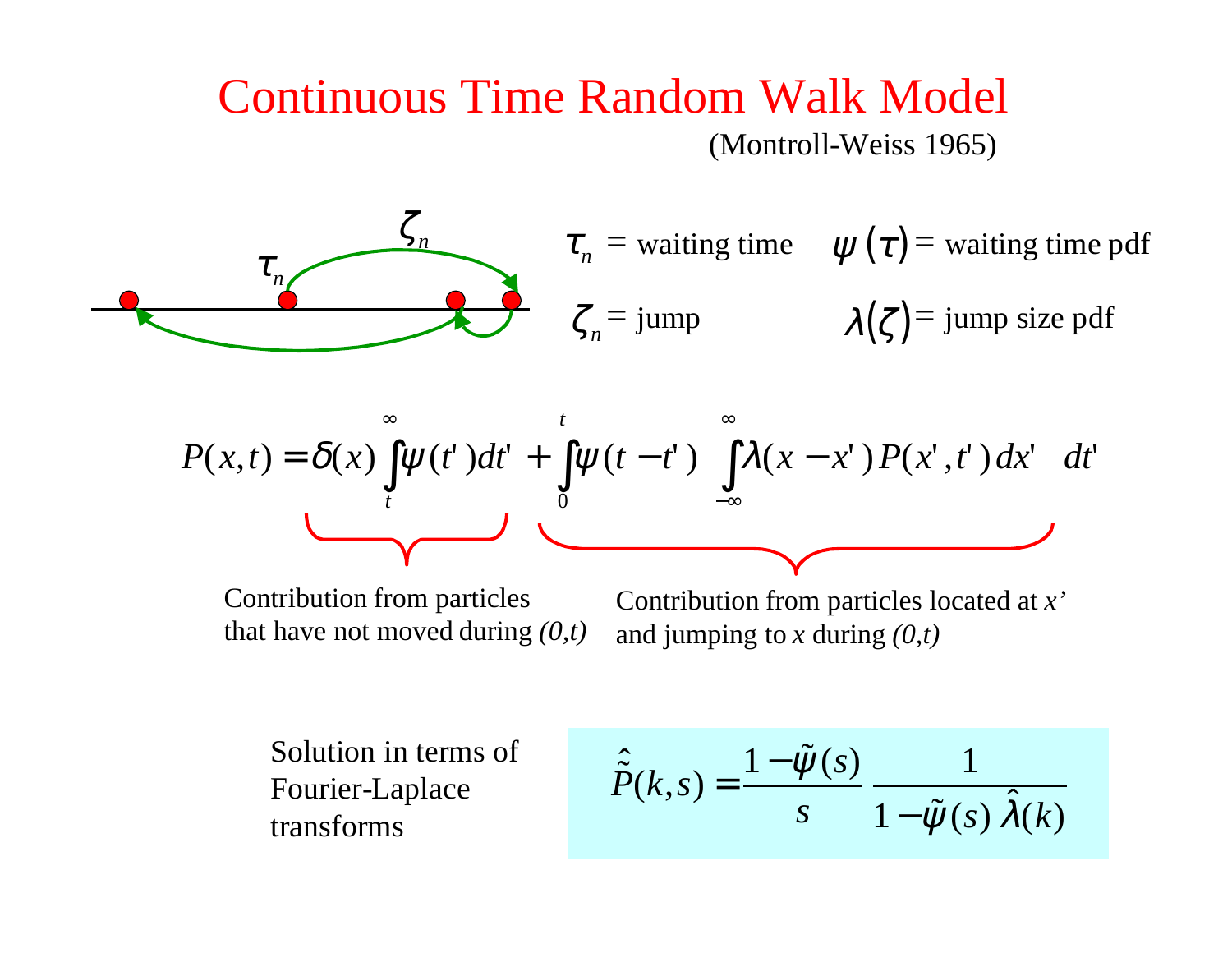## Standard diffusive case

$$
\hat{P}(k,s) = \frac{1 - \tilde{\psi}(s)}{s} \frac{1}{1 - \tilde{\psi}(s) \hat{\lambda}(k)} \qquad \begin{cases} \psi(\tau) \sim e^{-\mu \tau} & \text{Trapping pdf} \\ \lambda(\zeta) \sim e^{-\zeta^2/2\sigma} & \text{Jumps pdf} \end{cases}
$$

 $1/\mu$  and  $\sigma$  transport scales

Continuum limit 
$$
s\hat{\vec{P}} - 1 = -k^2 \hat{\vec{P}}
$$

Laplace  
\ntransform  
\nFourier  
\ntransform  
\n
$$
F\left[\partial_x \hat{P}\right] = s\tilde{P} - \delta(x)
$$
  
\n $\partial_t P = \chi \partial_x^2 P$   
\ntransform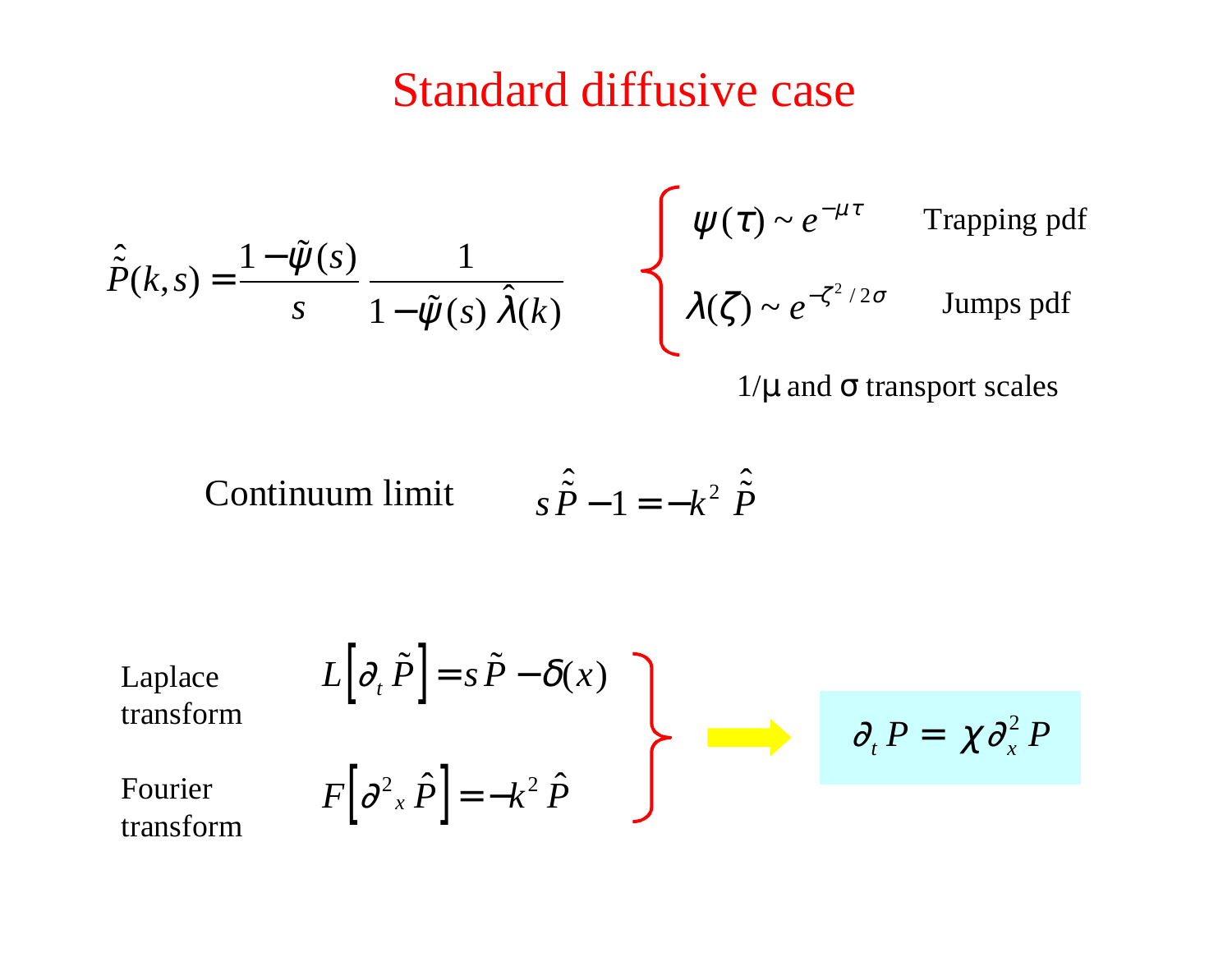#### Non-diffusive case

$$
\hat{\tilde{P}}(k,s) = \frac{1 - \tilde{\psi}(s)}{s} \frac{1}{1 - \tilde{\psi}(s) \hat{\lambda}(k)} \qquad \qquad \left\{ \begin{array}{l} \psi(\tau) \sim \tau^{-(\beta+1)} & \text{Trapping pdf} \\ \lambda(\zeta) \sim |\zeta|^{-(\alpha+1)} & \text{Jumps pdf} \end{array} \right.
$$

No characteristic transport scale  $\langle \tau \rangle \rightarrow \infty \qquad \langle \zeta \rangle \rightarrow \infty$ 

Continuum limit 
$$
s^{\beta} \hat{\vec{P}} - s^{\beta-1} = -\chi |k|^{\alpha} \hat{\vec{P}}
$$

Laplace transform 
$$
L[\overline{??}] = s^{\beta} \tilde{P} - s^{\beta-1} \delta(x)
$$
  
\nFourier\n
$$
F[\overline{??}] = -|k|^{\alpha} \hat{P}
$$
\n
$$
??????????
$$

transform

There are no simple differential operators satisfying these relations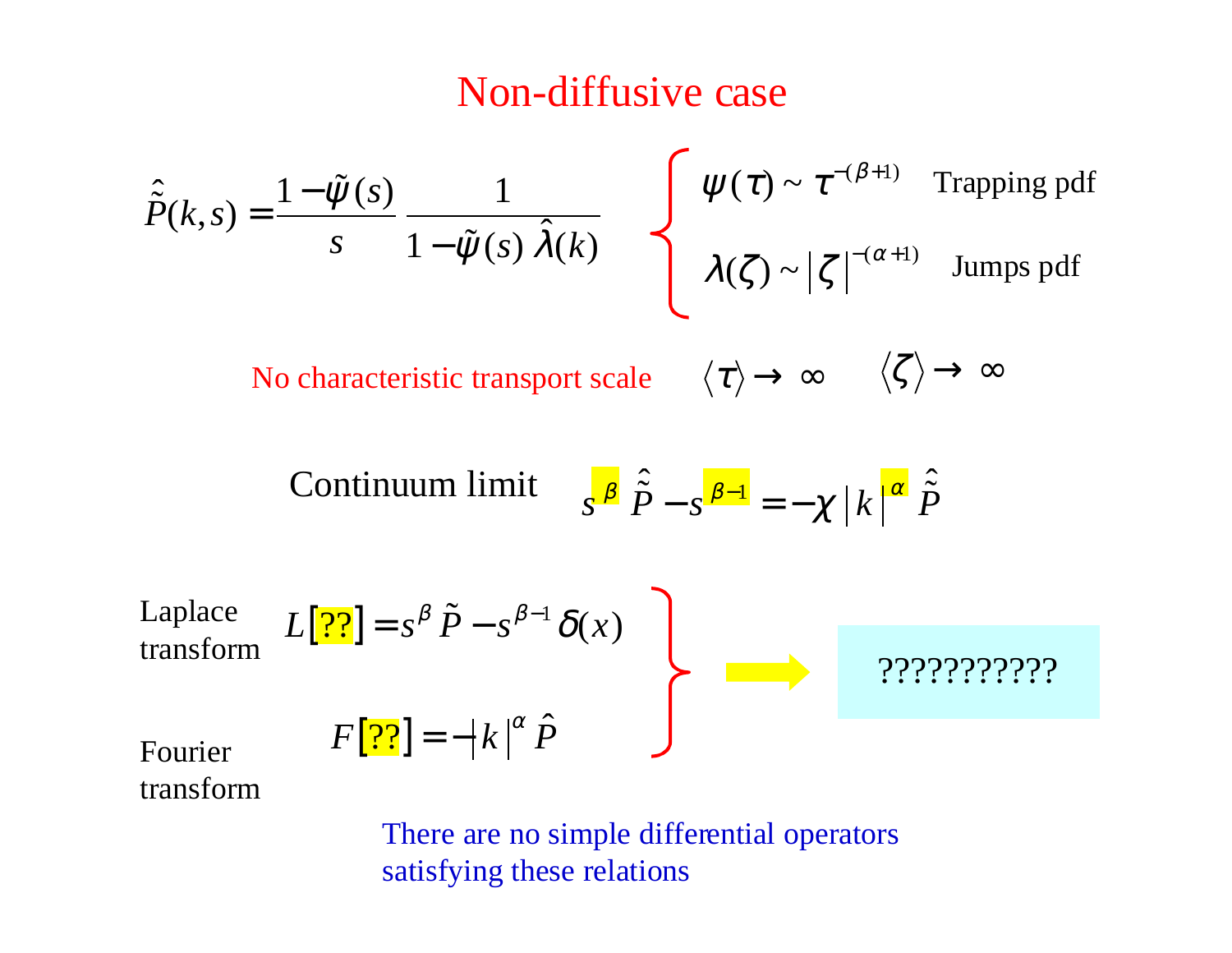#### Fractional derivatives

**Fractional space derivative**

\n
$$
\frac{\partial_{|x|}^{\alpha} P = c \left[ \frac{-\partial_{x}^{\alpha} + \frac{+\partial_{x}^{\alpha}}{\partial_{x}} \right] P}{\Gamma(m - \alpha)} \frac{\partial_{x}^{m}}{\partial_{x}^{m}} \int_{-\infty}^{x} \frac{P(y)}{(x - y)^{\alpha - m + 1}} dy
$$
\n
$$
F \left[ \frac{\partial_{|x|}^{\alpha} \hat{P}}{\partial_{|x|}^{\alpha}} \right] = -|k|^{\alpha} \hat{P}
$$

 $m-1 \leq \alpha < m$ 

 $\partial$  $\beta$  $\partial_z P$  (  $\tau$  $\tau$  $\int_{t}^{\beta} P = \frac{1}{\Gamma(1 - \beta)} \int_{t}^{t} \frac{\sigma_{\tau} I(t)}{t} dt$  $P = \frac{1}{\sqrt{2\pi}} \int_{0}^{t} \frac{\partial_{\tau} P}{\partial t}$ *t*  $=$   $\frac{1}{\sqrt{2}}$   $\frac{1}{\sqrt{2}}$   $\frac{d}{d}$ −  $(\tau)$  $\frac{1}{\Gamma(1-\beta)}$   $\int_{0}^{t} \frac{\partial_{\tau} P(\tau)}{(t-\tau)^{\beta}} d\tau$   $L\left[\frac{\partial_{t}^{\beta} \tilde{P}}{(\partial_{\tau}^{\beta})}\right] = s^{\beta} \tilde{P} - s^{\beta-1} \delta(x)$ Fractional time derivative

$$
\partial_t^{\beta} P = \chi \, \partial_{|x|}^{\alpha} P
$$

Fractional<br>transport model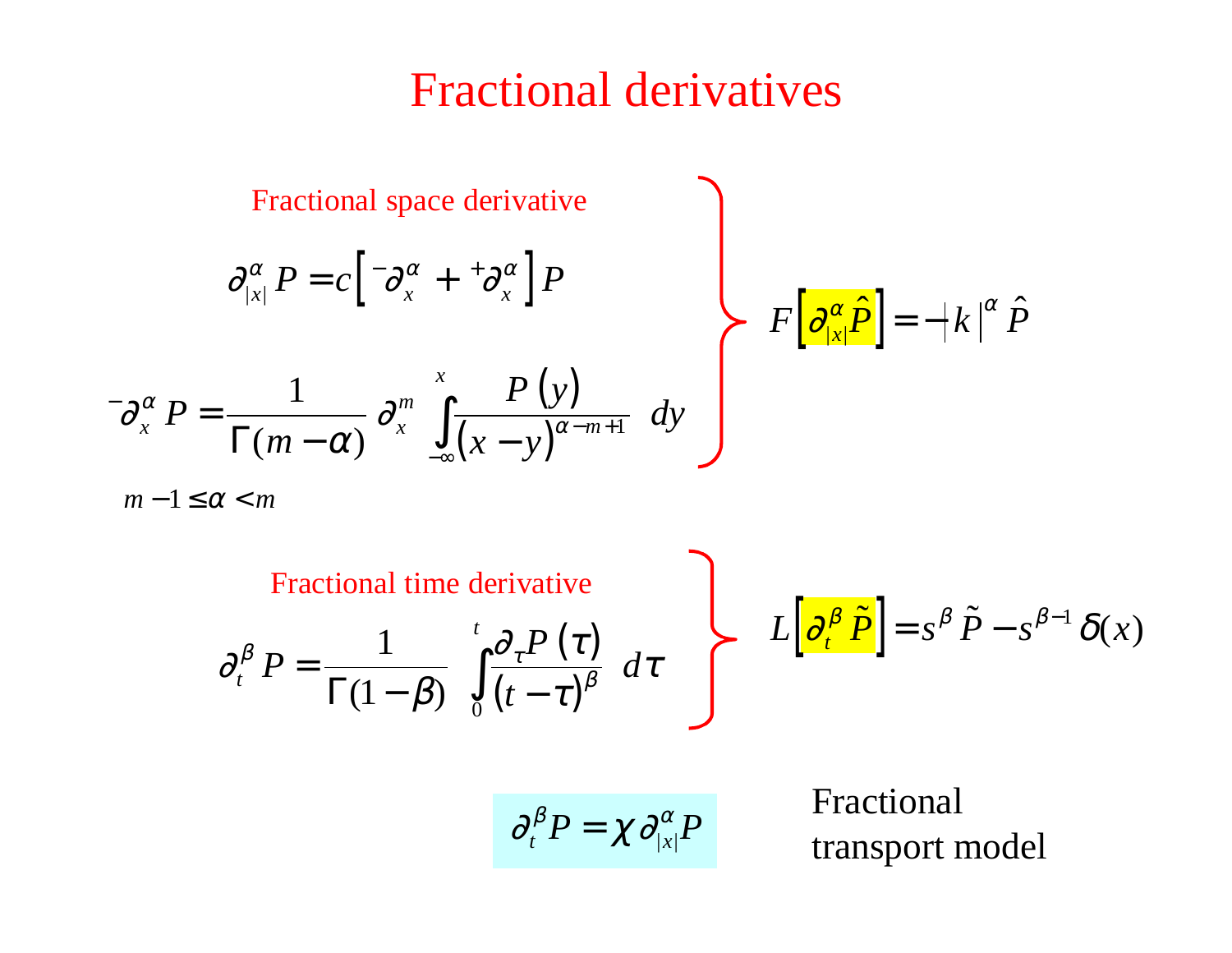#### Local and non-local transport



$$
\langle P \rangle_L(x) = \frac{1}{2L} \int_L P(x+s) \, ds
$$

L="radius of influence"

Local diffusive transport

$$
\partial_t P = \chi \partial_x^2 P = 6\chi \frac{\langle P \rangle_L - P}{L^2}
$$
 as  $L \to 0$ 

Non-local fractional diffusive transport

$$
\partial_t^{\beta} P = D \partial_{|x|}^{\alpha} P = c \partial_x \int_{-\infty}^{x} \frac{P(y)}{(x-y)^{\alpha}} dy + \mathbb{L}
$$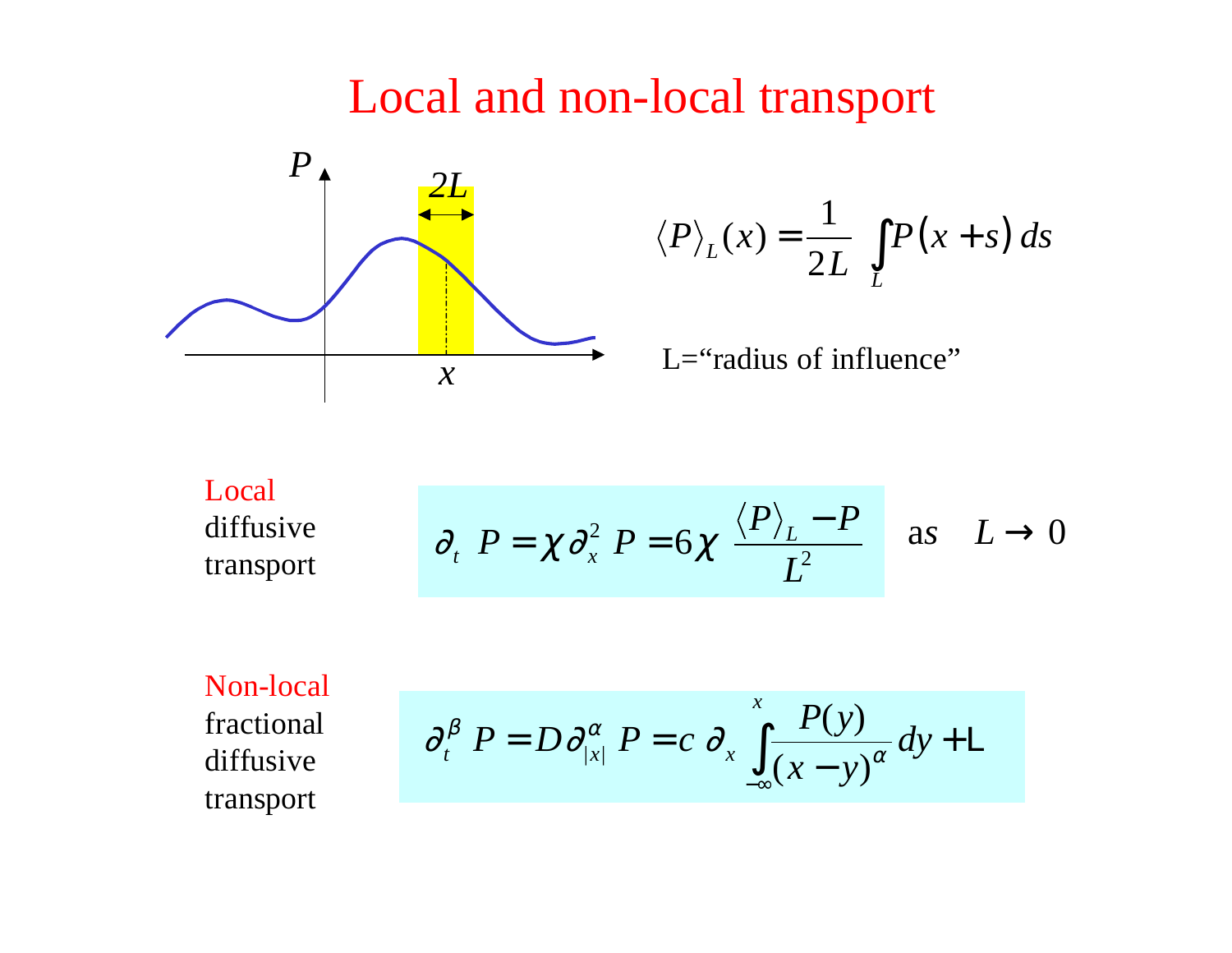

$$
K(\eta) = \frac{1}{\pi} \int_0^\infty \cos(\eta z) E_\beta(z^\alpha) dz \qquad E_\beta(z) = \sum_n \frac{z^n}{\Gamma(\beta n + 1)}
$$

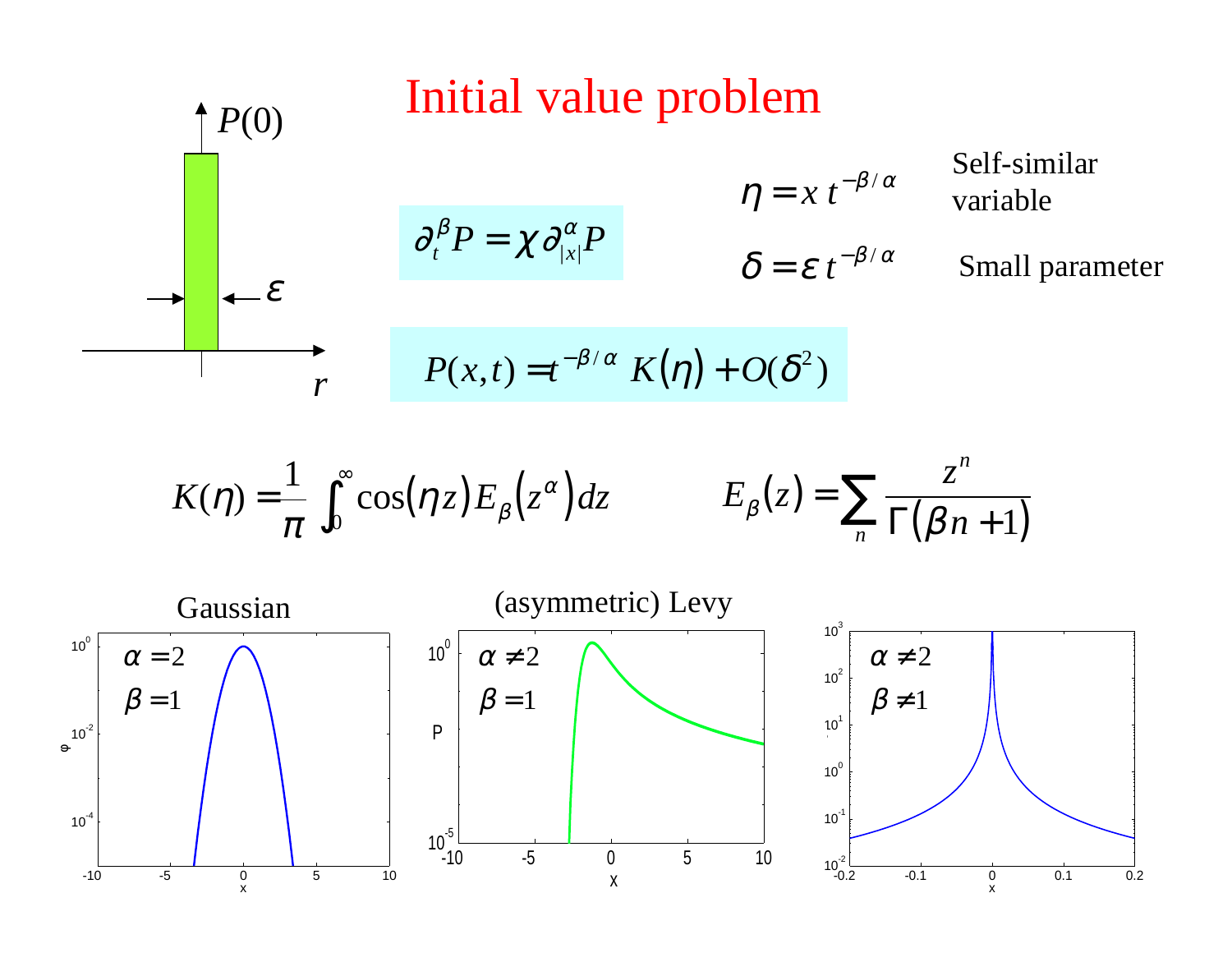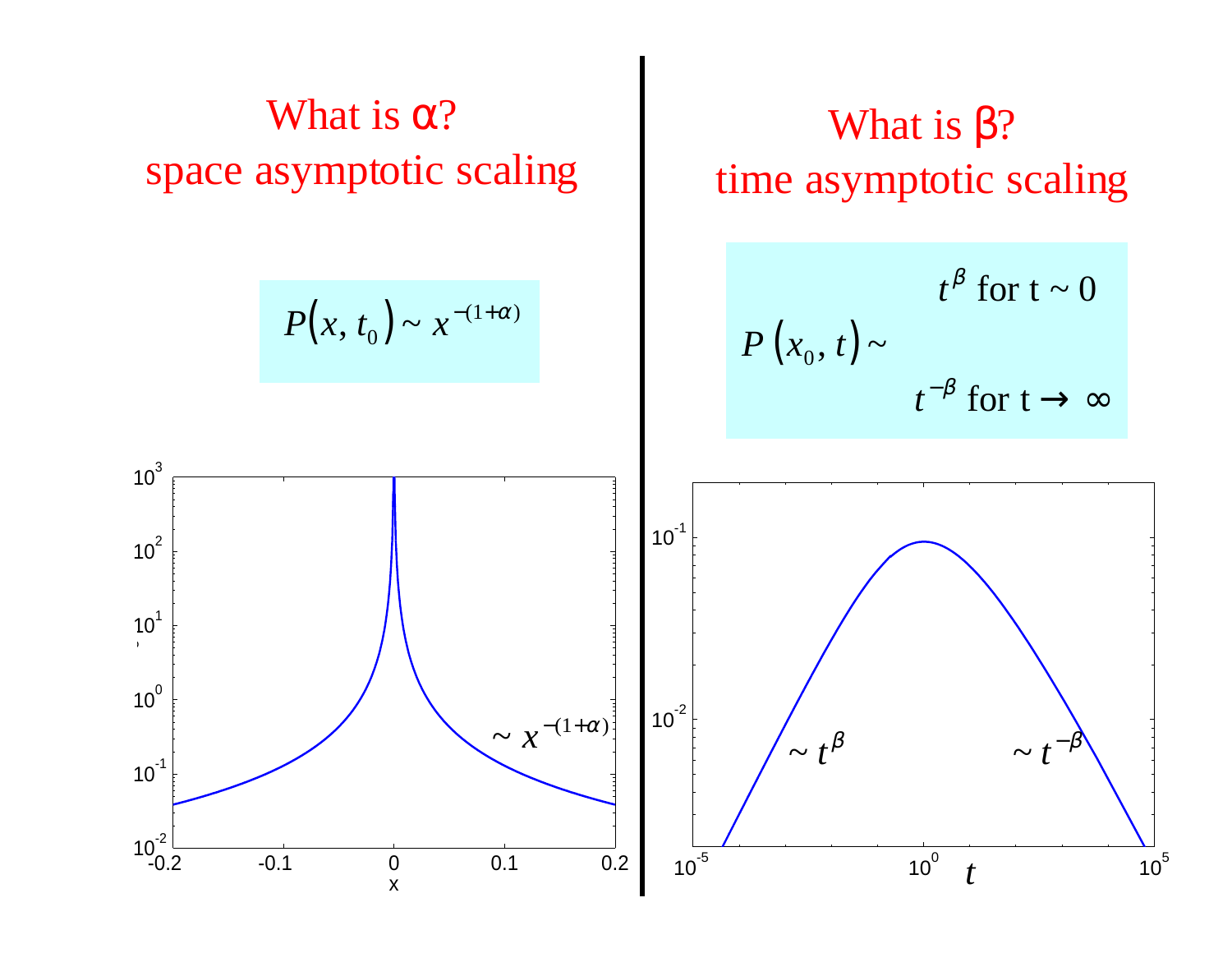#### Comparison with fractional model Probability density function of tracers

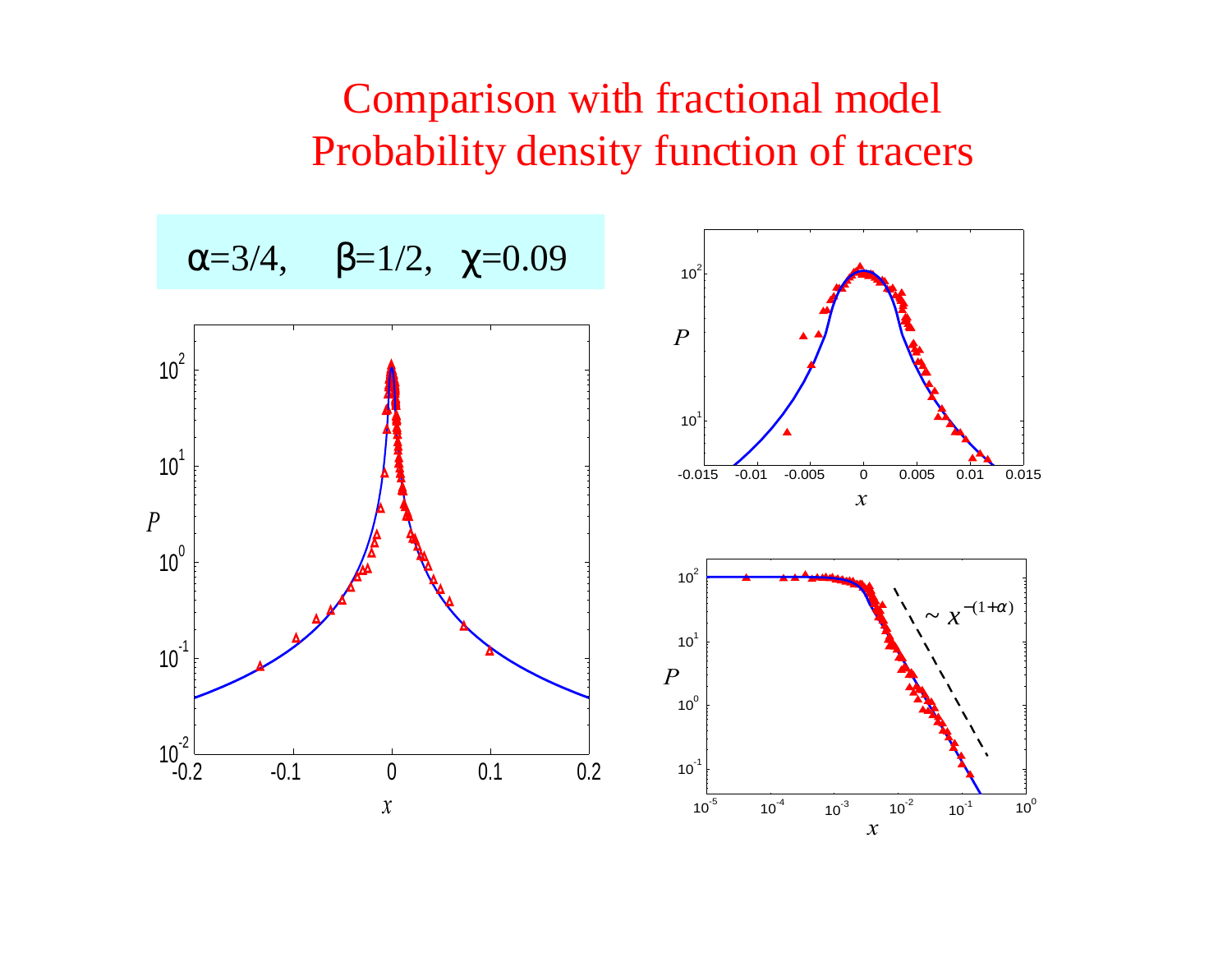#### Comparison with fractional model Probability density function of tracers

<sup>α</sup>=3/4, β=1/2, χ=0.09

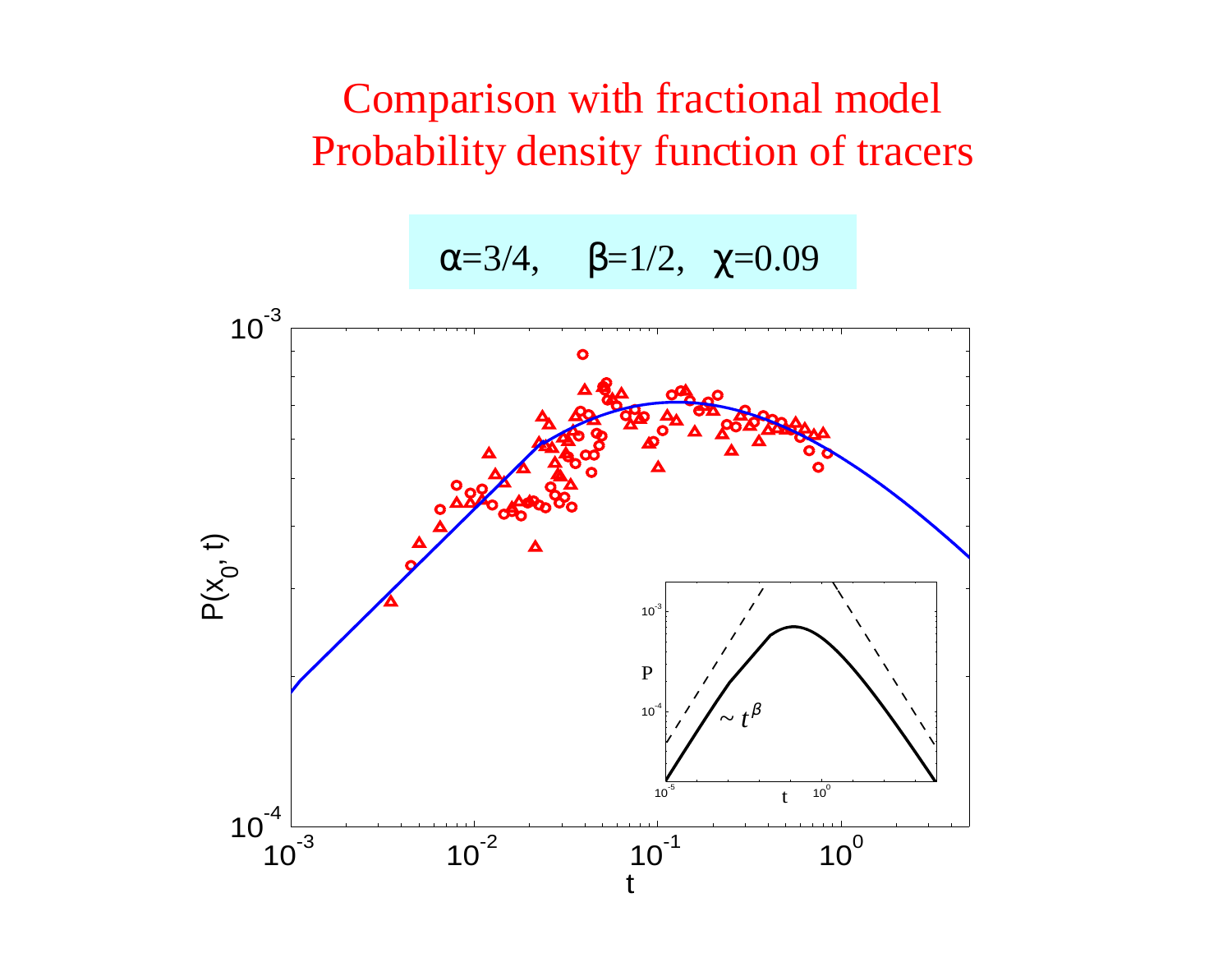## Scaling of moments

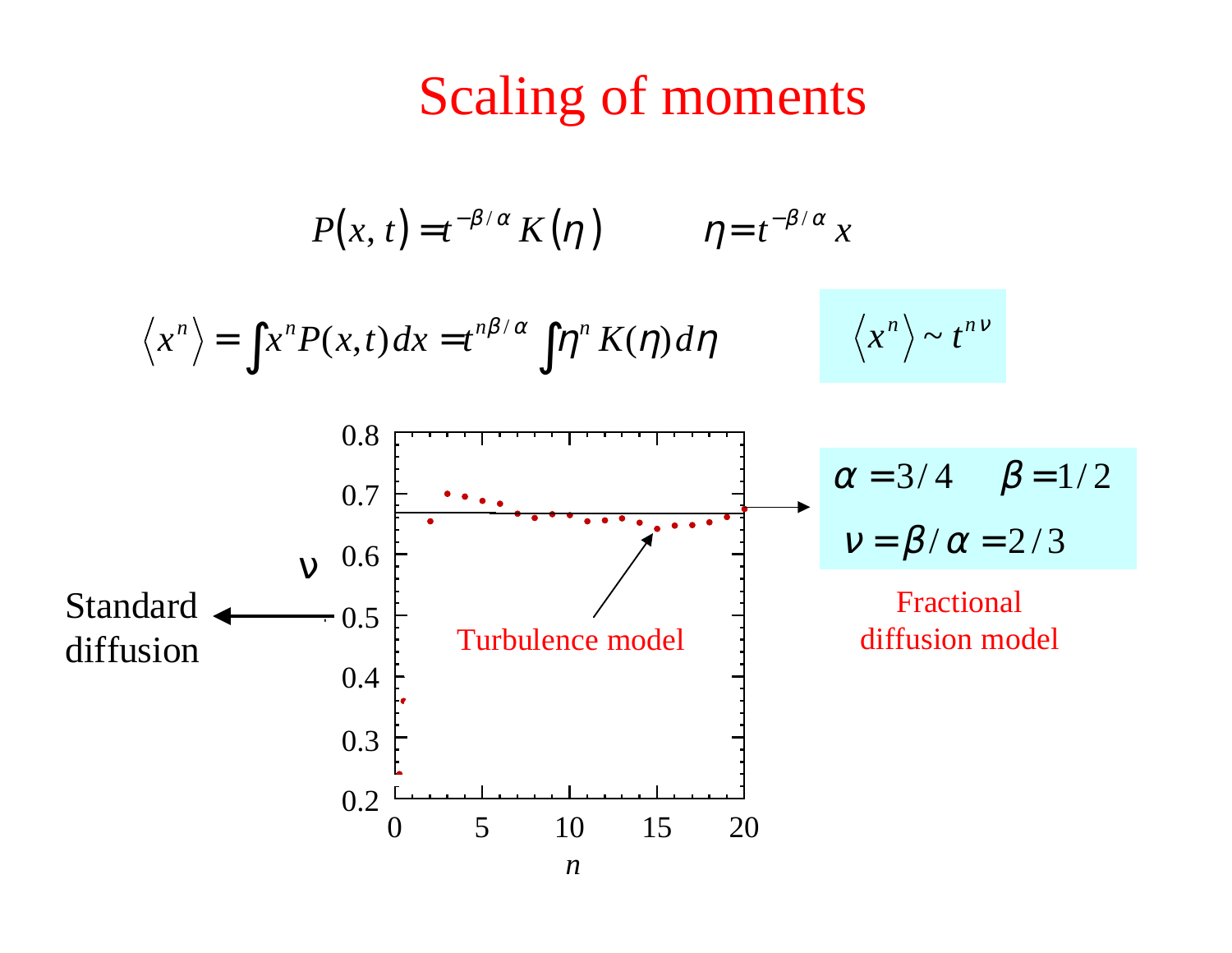### Summary

•We have shown numerical evidence of non-diffusive transport in plasma turbulence.

•We proposed a fractional transport model that incorporates in a unified way space non-locality (non-Fickian transport), memory effects (non-Markovian transport), and anomalous diffusion.

•There is quantitative agreement between the fractional model and the turbulence calculations.



$$
\partial_t^{\beta} P = c \left[ \partial_x^{\alpha} + {}^+\partial_x^{\alpha} \right] P + F(P) + S
$$

Asymmetric fractional operators Nonlineratity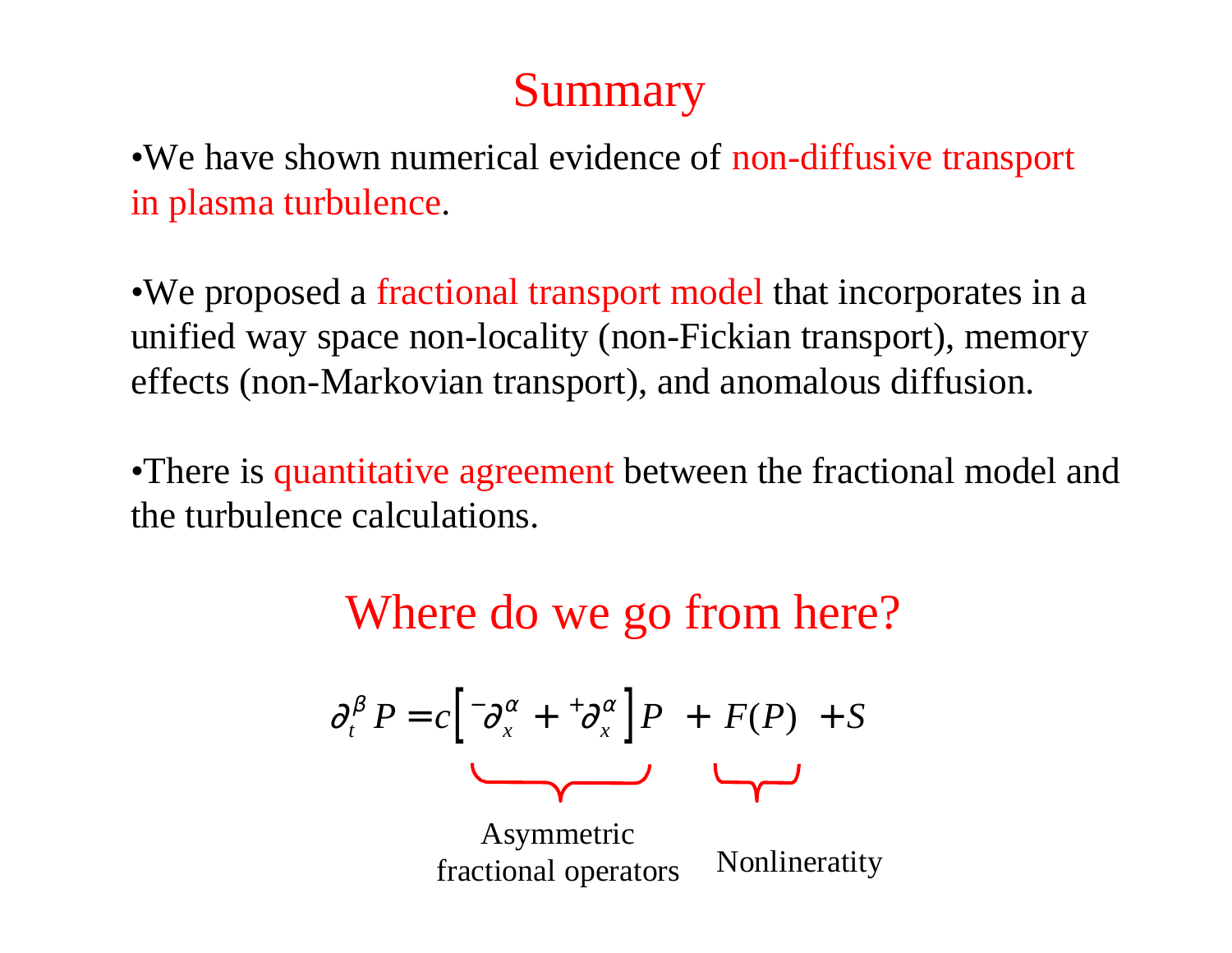#### Asymmetric fractional transport of pulses

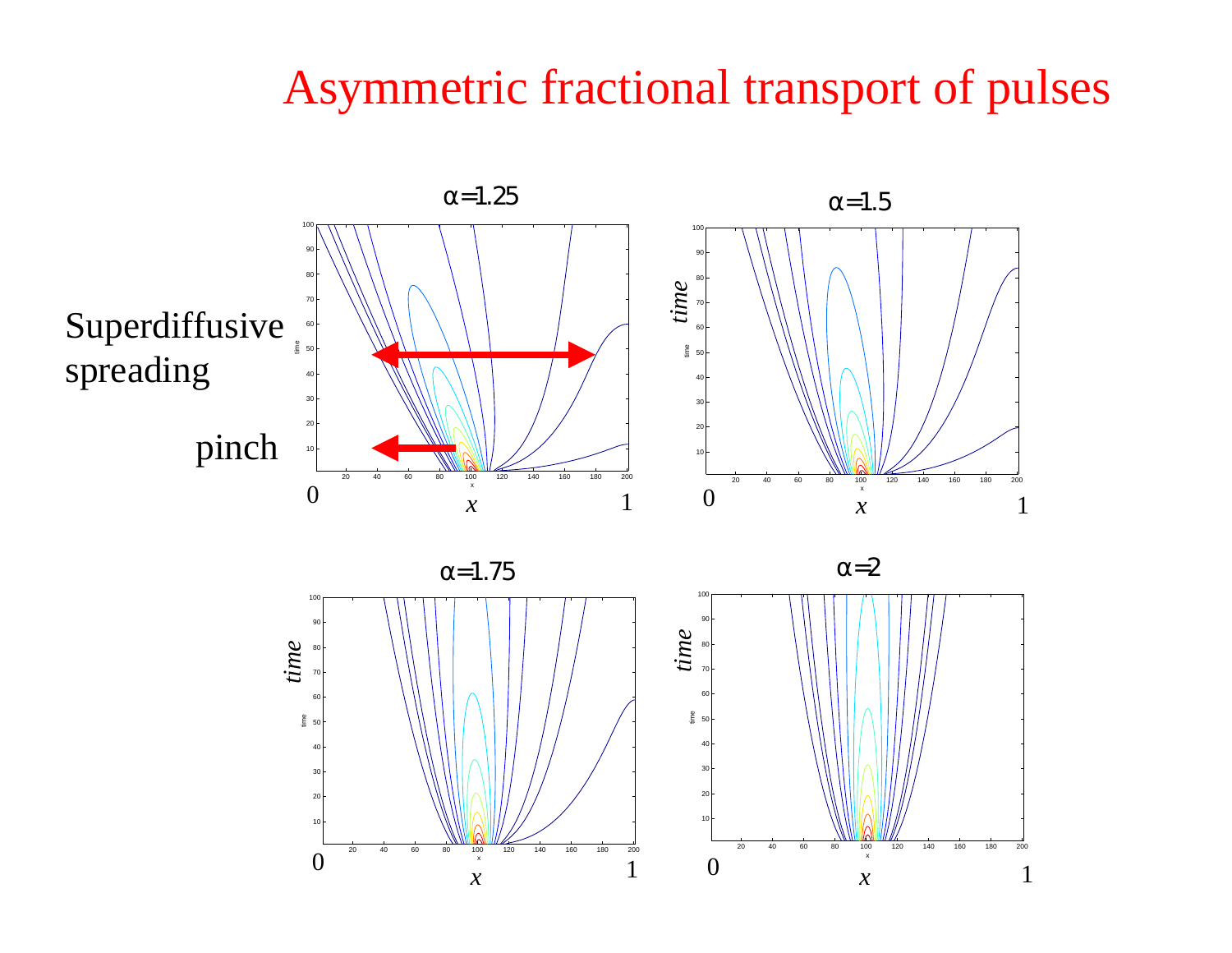# Fractional diffusion and nonlinearity

Exponential decaying constant speed fronts



 $\alpha = 2$ 





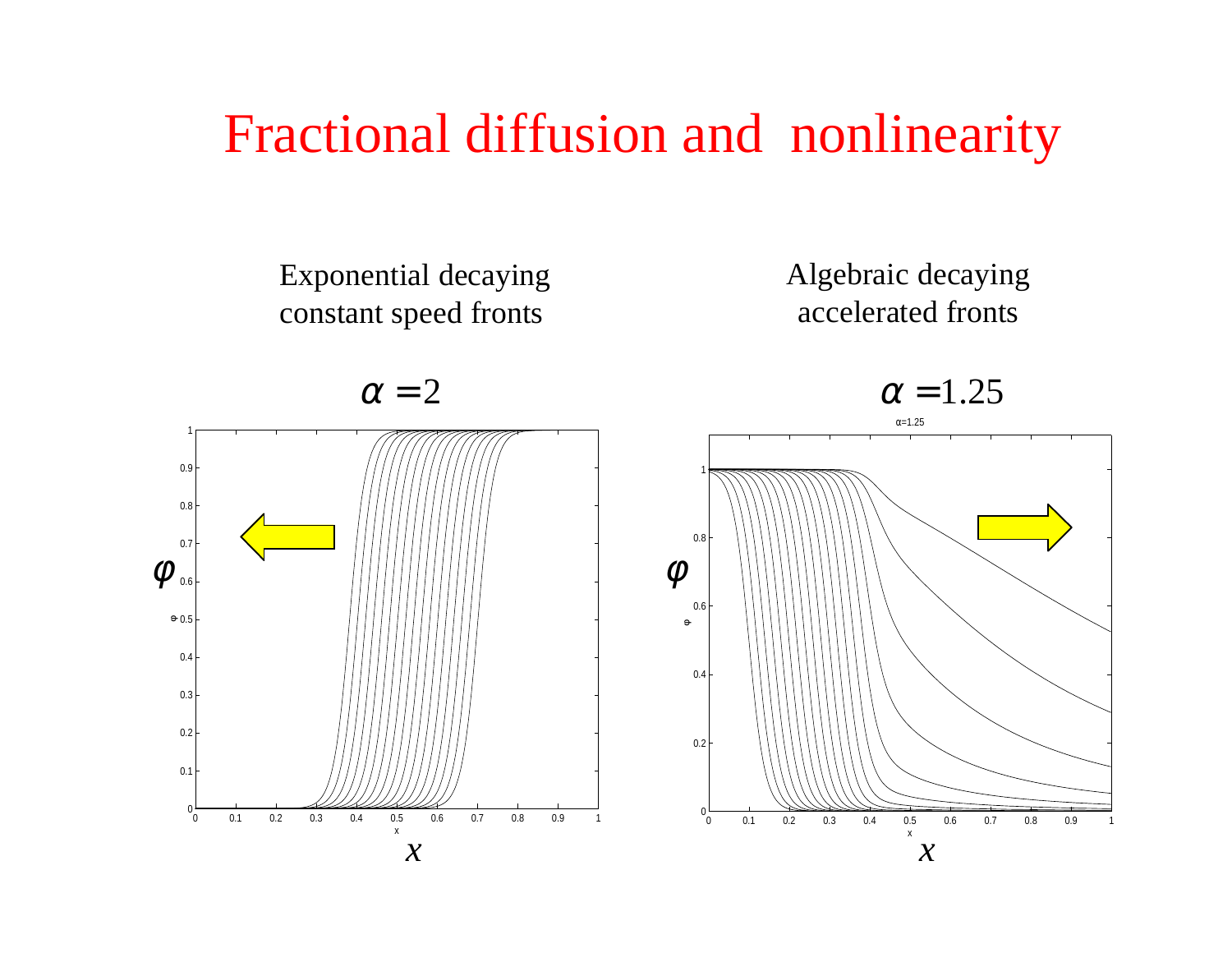# What is a fractional derivative?

| $d^n f$ | L'Hopital $(1695)$ : |
|---------|----------------------|
| $dx^n$  | "What if $n=1/2$ ?"  |

Leibniz (1695):

*"This is an apparent paradox from which, one day, useful consequences will be drawn "*

It is a usual practice to extend mathematical operations, originally defined for a set of objects, to a wider set of objects

$$
\sqrt{r} \quad r \in \mathbb{R}^+ \quad \Rightarrow \quad \sqrt{s} \quad s \in \mathbb{R}
$$
  
\n*n*!  $n \in \mathbb{N}^+ \quad \Rightarrow \quad \Gamma(s) \quad s \in \mathbb{R}$   
\n $\partial_x^n \phi \quad n \in \mathbb{N}^+ \quad \Rightarrow \quad \partial_x^\alpha \phi \quad \alpha \in \mathbb{C}$ 

This mathematical "games " have, eventually, important physical applications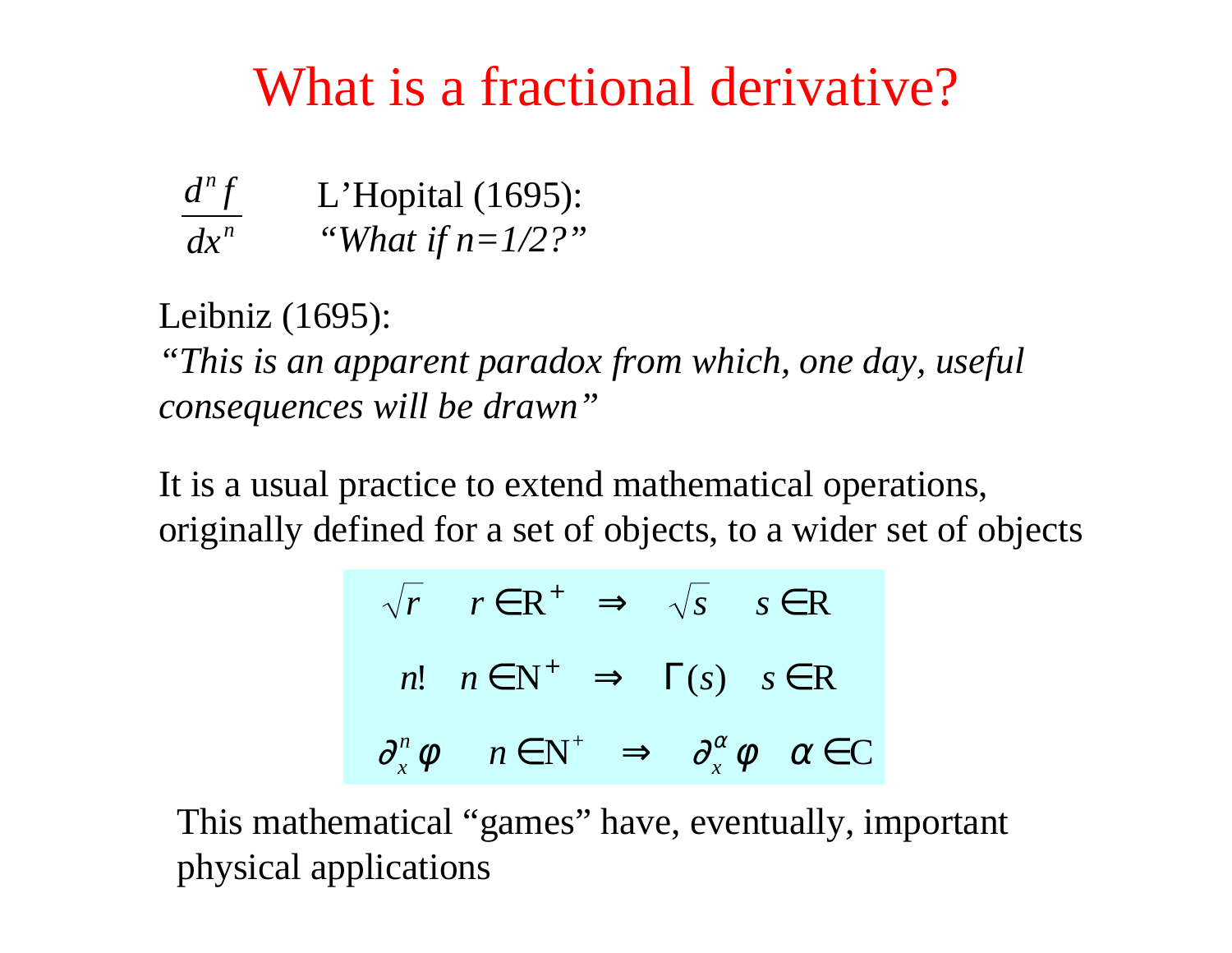# Fractional integral

Integer order integration

$$
{}_{a}\partial_{x}^{-n}\phi=\int_{a}^{x}dx_{1}\int_{a}^{x_{1}}dx_{2}\log_{a}x_{n}\phi\left(x_{n}\right)
$$

$$
{}_{a}\partial_{x}^{-n}\phi = \frac{1}{(n-1)!} \int_{a}^{x} (x-y)^{n-1} \phi(y) \, dy
$$

Riemann-Liouville fractional integral

$$
{}_{a}\partial_{x}^{-\nu}\phi=\frac{1}{\Gamma(\nu)}\int_{a}^{x}(x-y)^{\nu-1}\phi(y)\,dy
$$

Example: 
$$
{}_0 \partial_x^{-\nu} x^\mu = \frac{\Gamma(\mu+1)}{\Gamma(\mu+\nu+1)} x^{\mu+\nu}
$$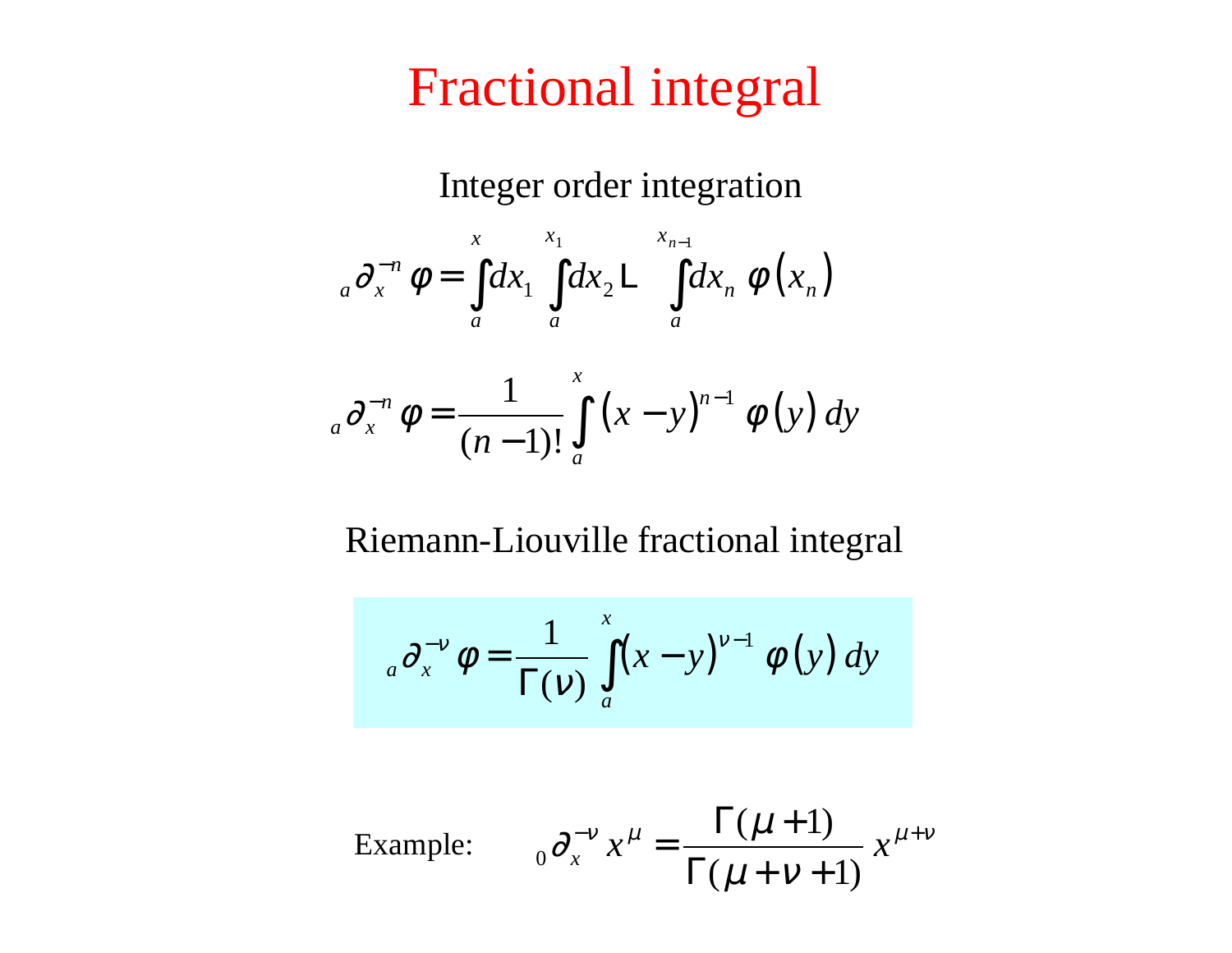## Fractional derivative

$$
{}_{a}\partial_{x}^{\mu}\phi=\frac{d^{N}}{dx^{N}}\Big[{}_{a}\partial_{x}^{-\nu}\phi\Big]
$$

 $N =$  smallest integer  $> \mu$  $v = N - \mu$ 

$$
_{a}\partial _{x}^{m}\,\phi =\frac{d^{N}}{dx^{N}}\big[\,_{a}\partial _{x}^{-(N-m)}\,\phi \,\big]=\frac{d^{m}}{dx^{m}}\phi
$$

#### Riemann-Liouville fractional derivative

$$
{}_{a}\partial_{x}^{\alpha}\phi=\frac{1}{\Gamma(2-\alpha)}\partial_{x}^{2}\int_{a}^{x}\frac{\phi(y)}{(x-y)^{\alpha-1}}\,dy\qquad 1<\alpha\leq 2
$$

Examples: 
$$
{}_0 \partial_x^{\mu} x^{\lambda} = \frac{\Gamma(\lambda + 1)}{\Gamma(\lambda - \mu + 1)} x^{\lambda - \mu} \qquad {}_{-\infty} \partial_x^{\mu} e^{ikx} = (ik)^{\mu} e^{ikx}
$$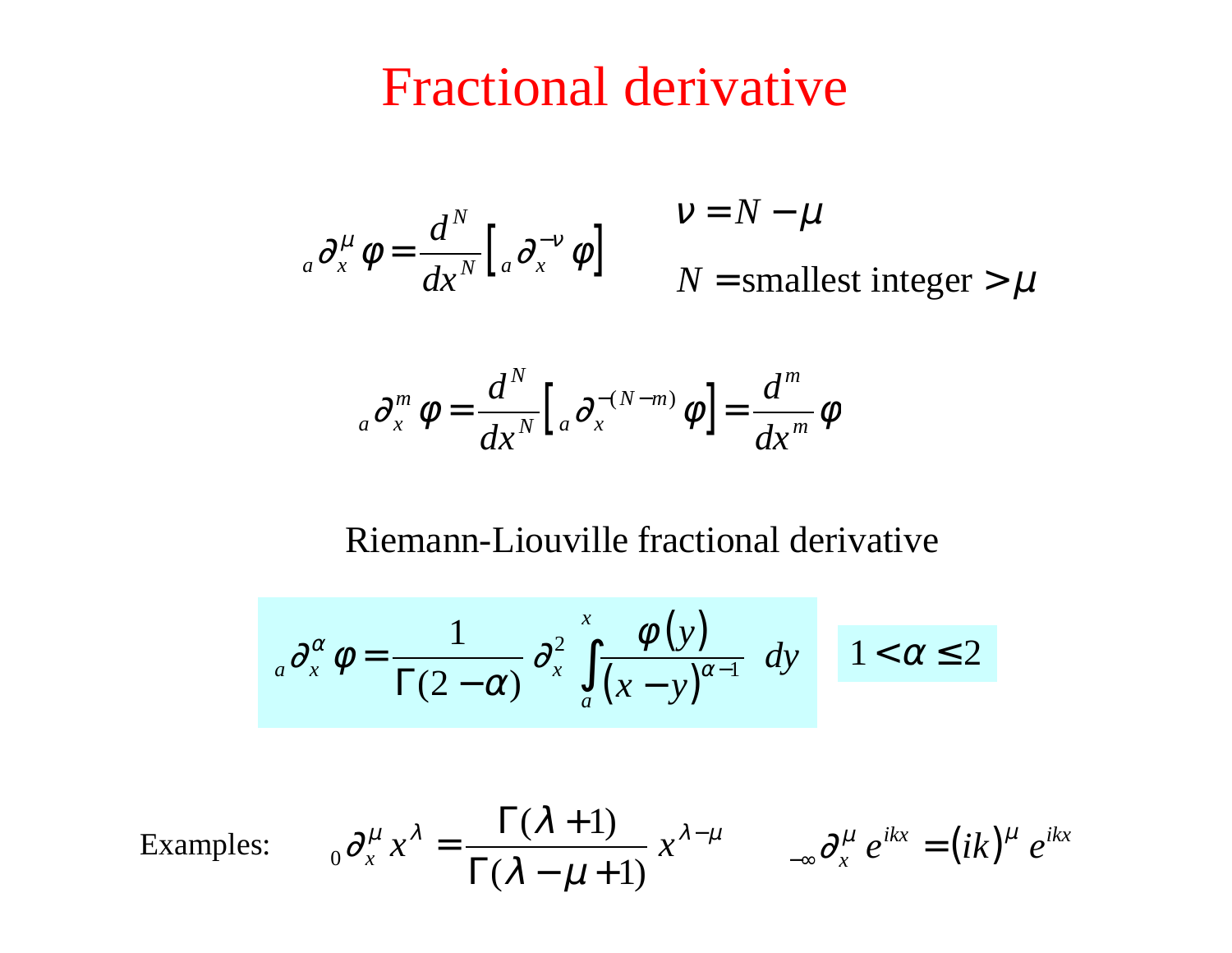Relation to asymmetric Levy distributions

$$
\phi(x,t=0)=\delta(x)
$$

$$
\phi(x,t) = \frac{1}{2\pi} \int_{-\infty}^{\infty} \exp\left[i^{\alpha}k^{\alpha}Dt + ikx\right]dk
$$

$$
\tilde{\phi}(k,t) = \int_{-\infty}^{\infty} \phi(x,t) e^{-ikx} dx = e^{i^{\alpha}k^{\alpha}Dt}
$$

That is, the Fourier transform of the propagator of the fractional diffusion equation is the characteristic function of the extremal (asymmetric) Levy distribution  $L_{\alpha,\beta}(x)$  with

$$
0 < \alpha < 2 \qquad \beta = 2 - \alpha
$$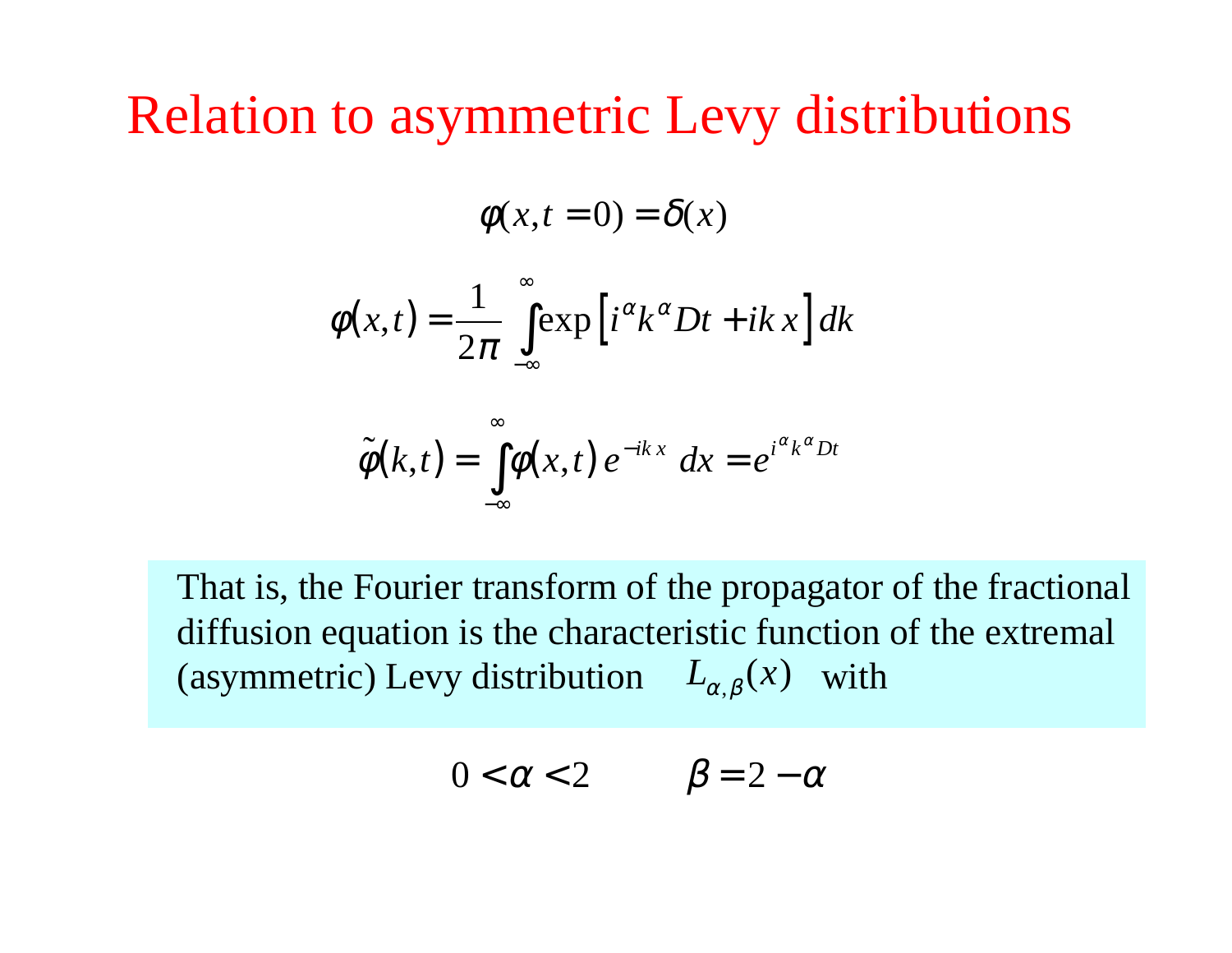### Drift effect in fractional diffusion

Initial value problem  $\phi(x, t = 0) = \delta(x)$ 

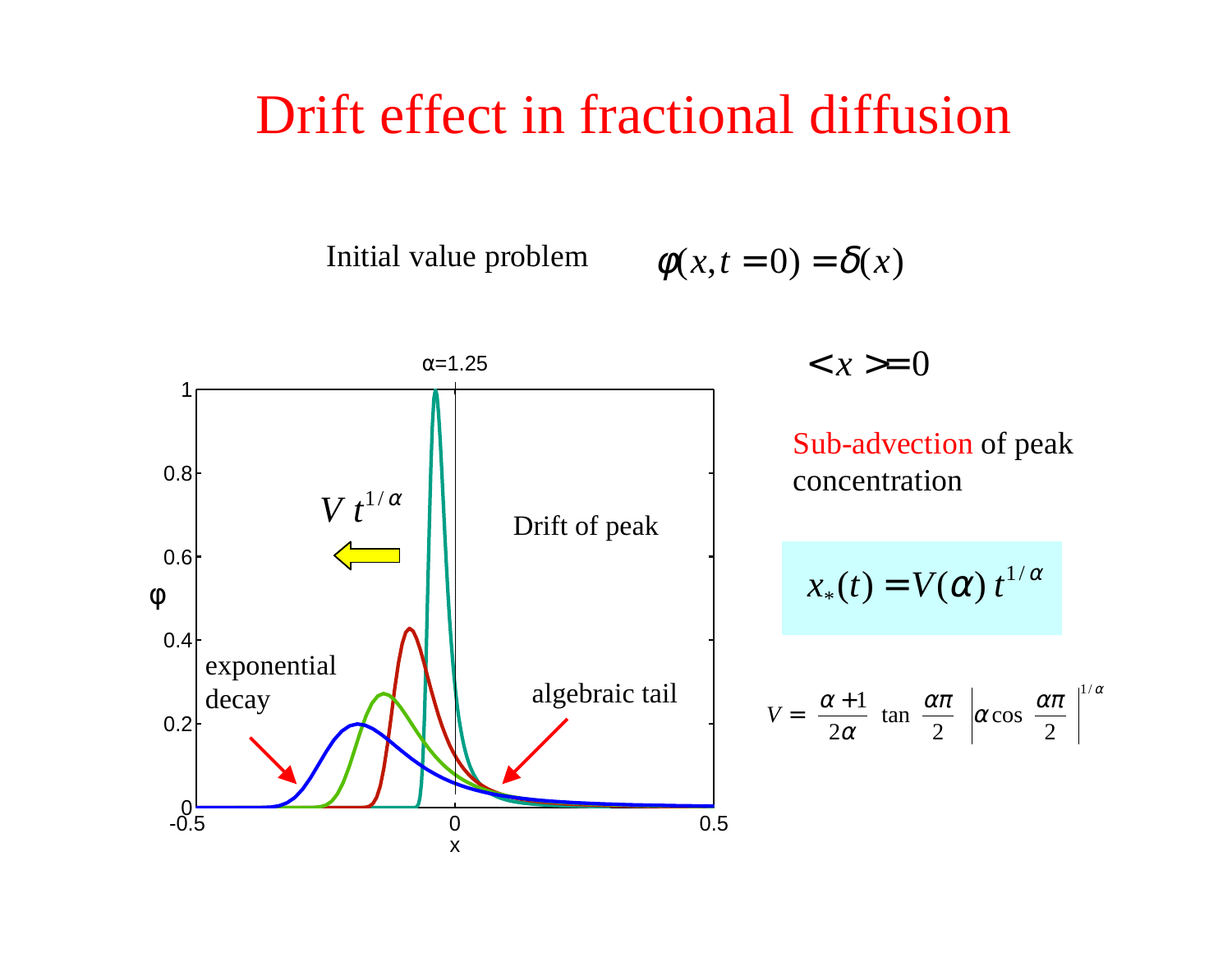

Due to the algebraic tail of the propagator, fractional diffusion leads to nonlocal transport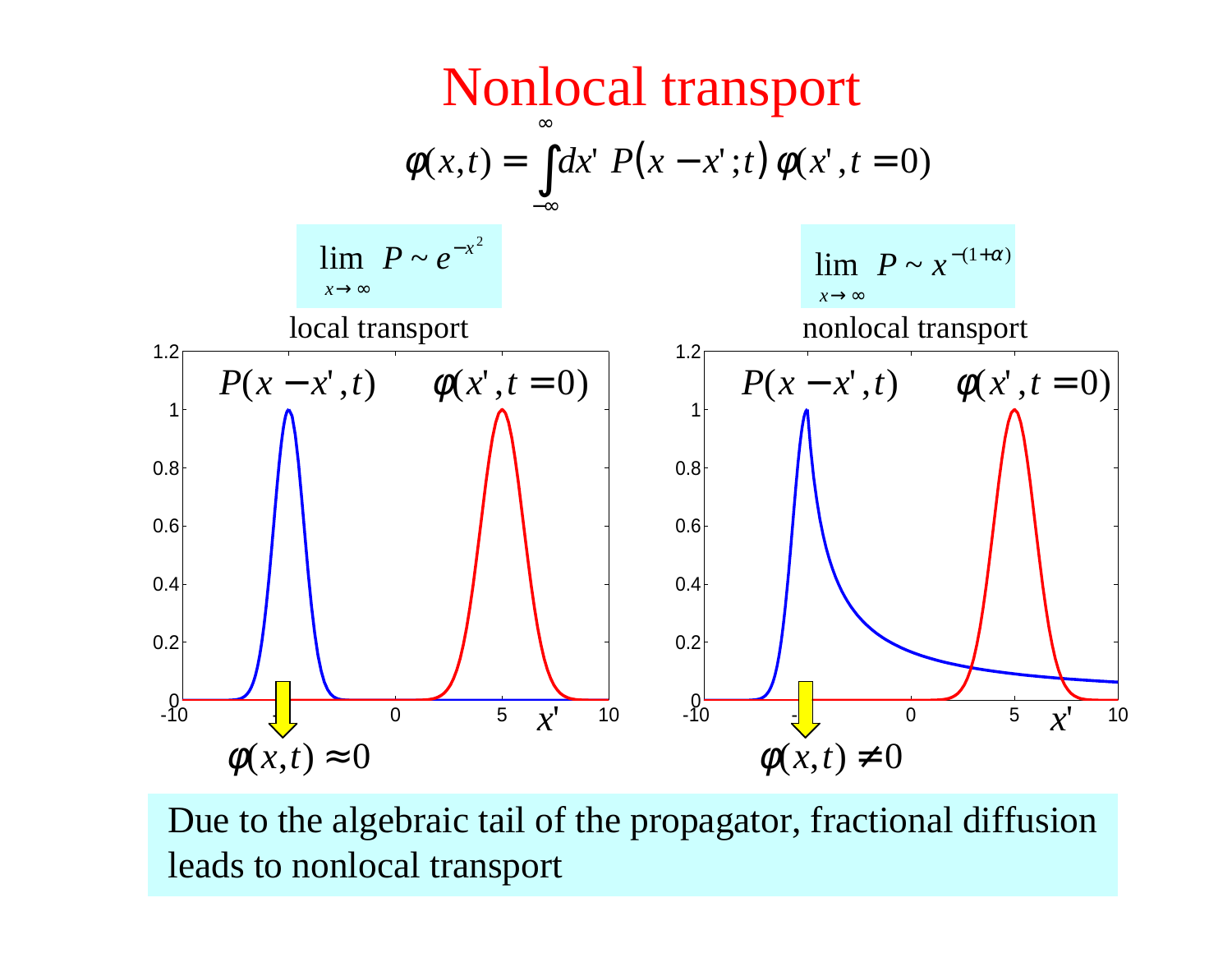# Nonlocal transport and global diffusive coupling

Grunwald-Letnikov definition

$$
\partial_x^{\alpha} \phi = \lim_{h \to 0} \frac{\Delta_h^{\alpha} \phi}{h^{\alpha}}
$$

$$
\Delta_h^{\alpha} \phi(x) = \sum_{j=0}^N (-1)^j {\alpha \choose j} \phi(x - j \ h)
$$

$$
\partial_x^{\alpha} \phi_k \approx \frac{\left(\Delta_h^{\alpha} \phi\right)_k}{h^{\alpha}} = \frac{1}{h^{\alpha}} \sum_{j=0}^k w_j^{\alpha} \phi_{k-j}
$$

Finite difference approximation

$$
w_0^{\alpha} = 1
$$
  $w_j^{\alpha} = \left(1 - \frac{\alpha + 1}{j}\right) w_{j-1}^{\alpha}$  Global coupling coefficients

For  $\alpha$  =1 and 2 usual nearest neighbor coupling of Laplacian operator For  $1 < \alpha < 2$  fractional diffusion implies global coupling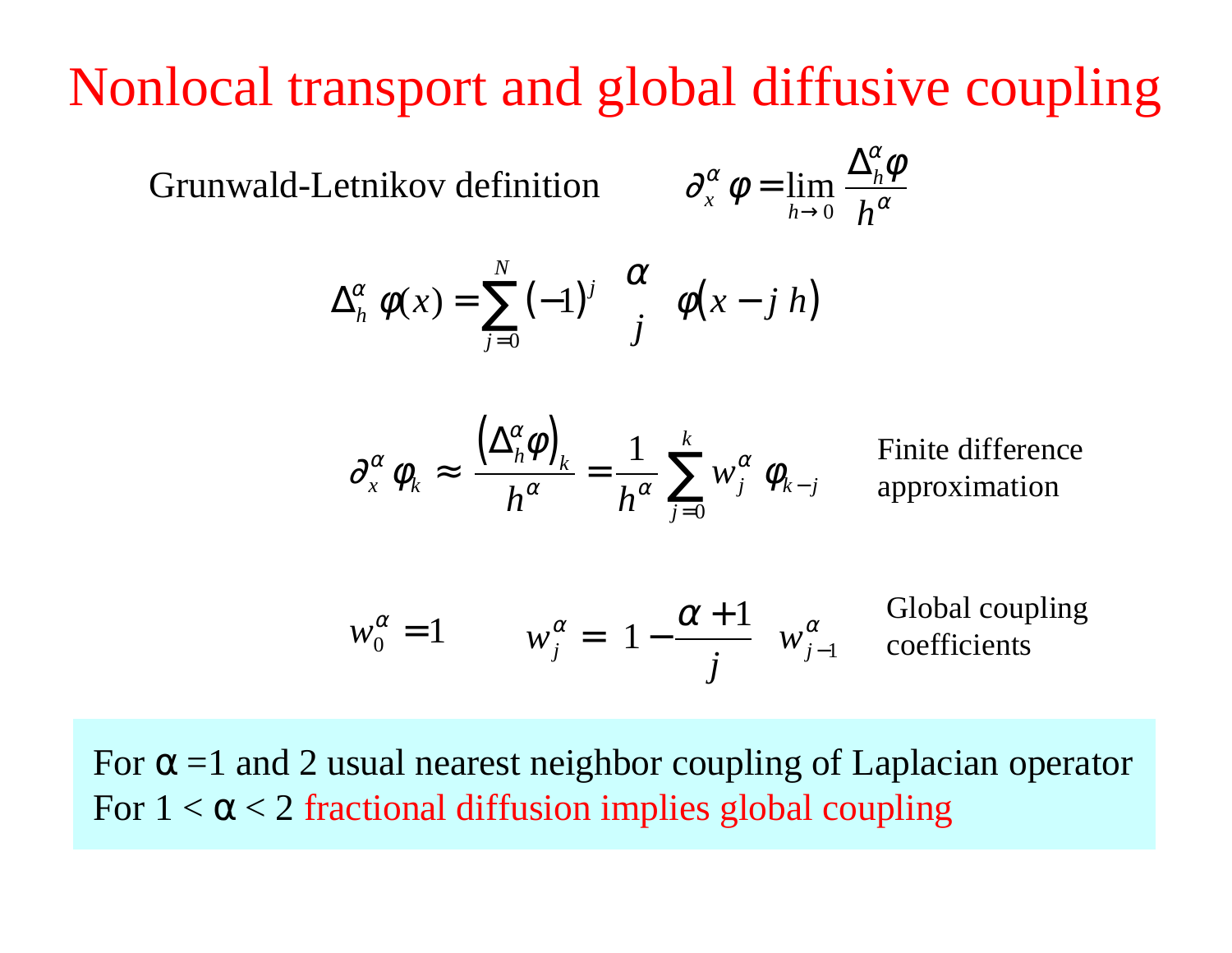# Reaction diffusion models of front dynamics



•L-H transition models

dCN, te.al., Phys. Plasmas, **9**, 118, (2002), Physica **168D-169D**, 45, (2002).

- •Model of genes dynamics
- •Model of logistic population growth with dispersion
- •Other applications include combustion and chemistry.